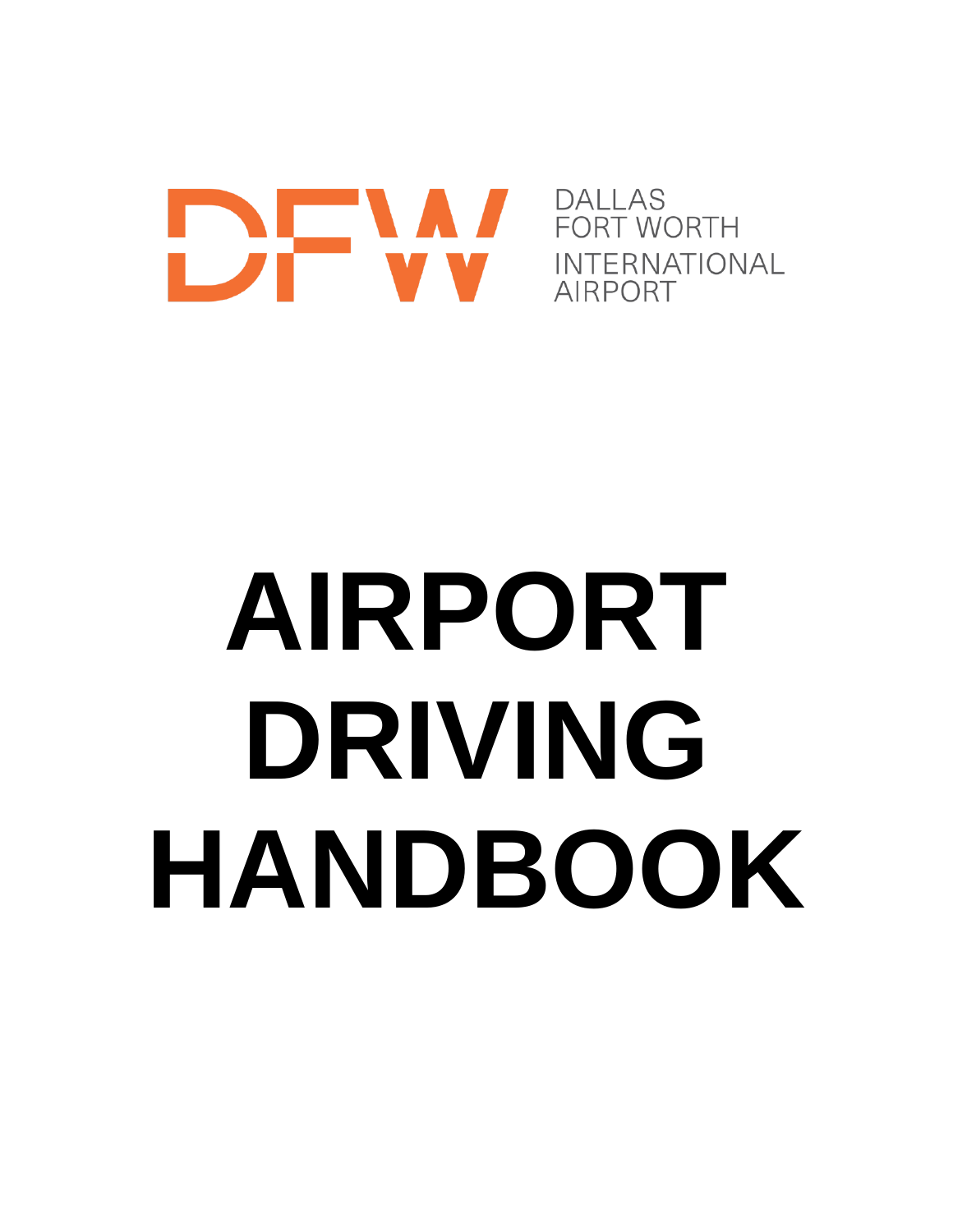# **DFW Airport Driving Handbook Revision Control Page**

| <b>Date</b> | <b>Revision</b><br><b>Number</b> | <b>Revision Description</b>                                                                                                                                                                                                                                                                                                                                                                                                                                                                                                                                                                                                                                                                                                                                                     |
|-------------|----------------------------------|---------------------------------------------------------------------------------------------------------------------------------------------------------------------------------------------------------------------------------------------------------------------------------------------------------------------------------------------------------------------------------------------------------------------------------------------------------------------------------------------------------------------------------------------------------------------------------------------------------------------------------------------------------------------------------------------------------------------------------------------------------------------------------|
| 8/17/2018   | <b>Publish</b>                   | Implementation                                                                                                                                                                                                                                                                                                                                                                                                                                                                                                                                                                                                                                                                                                                                                                  |
| 10/24/2018  | 201810.1                         | Terminology clarification throughout document. 8.b. iv) crossing<br>taxiways without ATCT clearance. Exhibit 1 Notice of Violation<br>Point structure, exhibit 2 Movement Area and added Exhibit 3<br>Taxilane crossing points.                                                                                                                                                                                                                                                                                                                                                                                                                                                                                                                                                 |
| 01/14/2020  | 202001.2                         | Terminology clarification throughout document. 8.a.iii.1&2) Mirror<br>on vehicle requirement. 8.b.v) Stop signs and stop bars. 8.c.ii)<br>Yield to aircraft pushback vehicle. 8.d.i.5&6) Disregarding<br>instructions given and stop signs and/or stop bars. 8.e.ii.1) SI<br>Infractions apply to CMAE flaggers. 9.b) SIDA Badge<br>Reinstatement Without Driving Endorsement. 9.2.i) Appeal panel<br>members. Multiple additions to NOV Points Exhibit.                                                                                                                                                                                                                                                                                                                        |
| 01/01/2022  | 202201.3                         | Terminology clarification throughout document. 6.a.i) Clarified<br>what constitutes valid state-issued Driver's License. 7.d.i) Added<br>language regarding temporary SIDA suspension due to unsafe<br>actions or conduct. 8.a.x) Updated language regarding company<br>logos and/or names on vehicles. 8.a.xii) Requirement for Runway<br>Incursion Warning System usage in unescorted AMA vehicles.<br>8.b.xi) No vehicle under any part of an aircraft unless actively<br>servicing aircraft. 8.d.i) Update to mobile device usage while<br>driving. 8.d.i.12.a) No parking areas to include tritulators and GSE<br>re-fueling stations. 8.d.i.16) Drivers shall not drive or act in a<br>reckless manner. Exhibit 1) Points and language for new<br><b>Violations added</b> |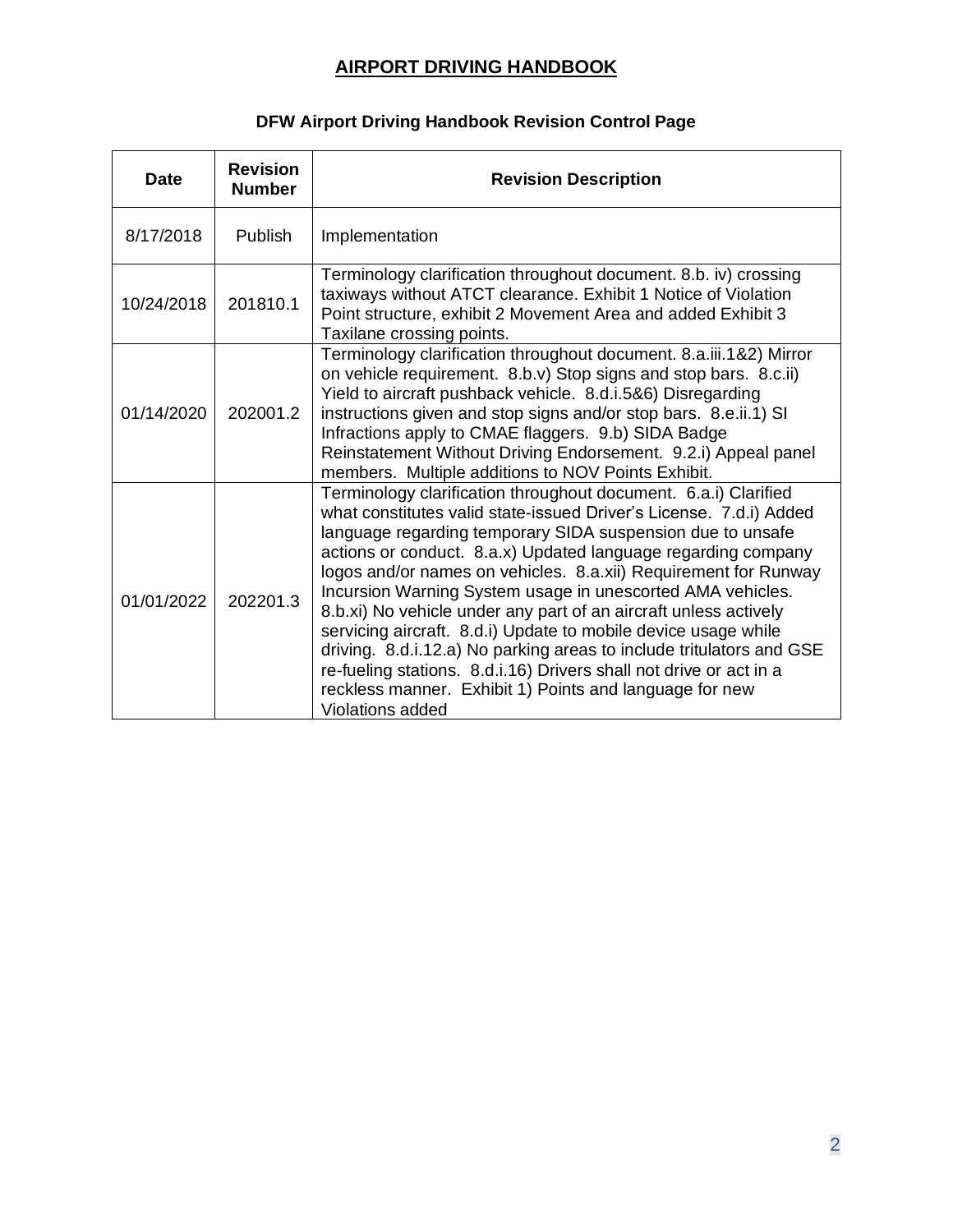# **1) INTRODUCTION:**

- **a) Security/Safety Team:** You have been issued this Handbook because you are either a prospective or existing employee of the Airport community at the Dallas Fort Worth International Airport (Airport or DFW). As such, you will become/are a member of the Airport's security/safety team, which is also comprised of the Transportation Security Administration (TSA), the DFW Board, tenants, vendors, contractors, and other stakeholders.
- **b) Team Members:** Those responsible for security/safety at the Airport are:
	- **i) Airport Operator:** The Airport is owned and operated by DFW.
	- **ii) TSA:** The TSA is the federal agency that establishes and enforces aviation security regulations and conducts passenger screening.
	- **iii) Tenants/Vendors/Contractors:** Every business on the Airport, whether it is a tenant, vendor, contractor, consultant, stakeholder, or otherwise, has important security/safety responsibilities.
- **c) DFW Responsibilities:** DFW has numerous responsibilities at the Airport, including:
	- **i)** Controlling/monitoring access to the Airport by individuals and Vehicles.
	- **ii)** Creating/enforcing Airport security procedures.
	- **iii)** Establishing an Airport I.D. Badging System.
	- **iv)** Providing security training to individuals requiring Airport ID Badges.
	- **v)** Creating/enforcing an Airport Driving Endorsement Program for individuals that are required to drive in the Air Operations Area (AOA).
	- **vi)** Establishing driving policies ("Driving Policies") applicable to the Airport Driving Endorsements.
	- **vii)** Providing training for those individuals and instruction on the Driving Policies; and
	- **viii)** Administering and enforcing the Driving Policies and suspending/revoking Driving Endorsements when appropriate.
- **d) Intent:** This Handbook addresses policies/procedures for:
	- **i)** Obtaining and keeping an Airport Driving Endorsement.
	- **ii)** Driving in the AOA.
	- **iii)** Accruing/reducing Points for violating the Driving Policies; and
	- **iv)** Suspending or revoking an Airport Driving Endorsement.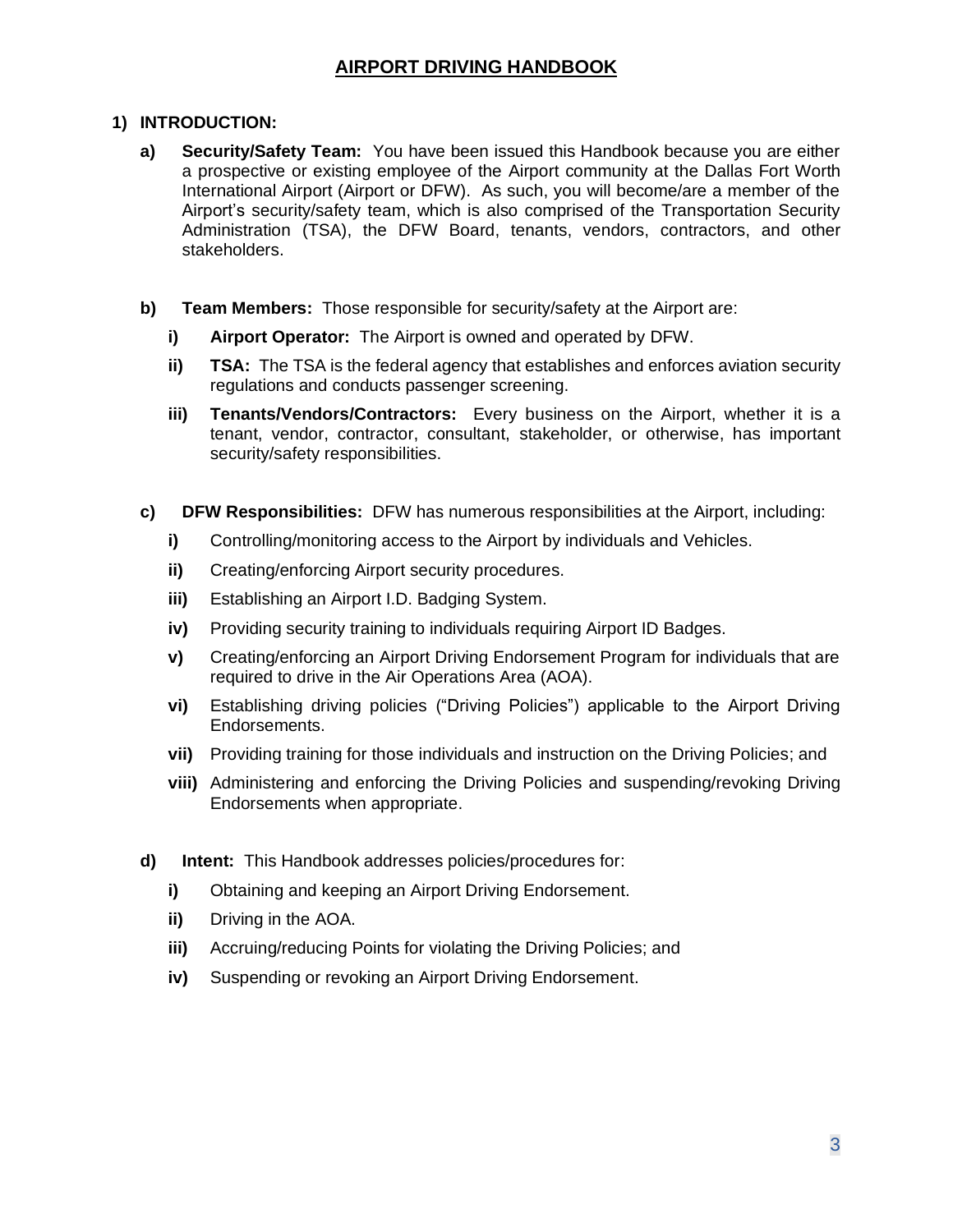### **2) DRIVING POLICIES:**

**a) Sources:** This Handbook and the materials listed in the Exhibits listed at the end of the Handbook constitute DFW's Driving Policies.

### **b) Supplemental Materials:**

- **i)** This Handbook supplements other important rules, policies, and procedures, including, but not limited to:
	- **(1)** Applicable provisions in any contract between an individual or an individual's employer and DFW.
	- **(2)** Applicable Texas laws governing the operation of a Vehicle.
	- **(3)** DFW's Code of Rules and Regulations.
	- **(4)** DFW's Aircraft Non-Movement Area Familiarization Manual for Ground Vehicle Operators.
	- **(5)** DFW's Aircraft Movement Area Familiarization Manual for Ground Vehicles Operators.
	- **(6)** Snow and Ice Control Plan.
	- **(7)** Deicing Accreditation Training Manual.
	- **(8)** Aircraft Deice Operations Plan.
	- **(9)** Emergency Contingency Plan; and
	- **(10)** Low Visibility Operations (LVO) Surface Movement Guidance and Control System (SMGCS) Plan.
- **ii)** Each holder of an Airport Driving Endorsement is deemed to know and understand these Supplemental Materials and the Driving Policies contained in this Handbook. Items (4) through (10) may be found on the DFW Operations website: [www.dfwairport.com/business/about/operations.](http://www.dfwairport.com/operations)

### **c) Familiarization/Consequences:**

- **i)** Any individual applying for or possessing an Airport Driving Endorsement must maintain familiarity with these Driving Policies, including any changes to them after the individual's Airport Driving Endorsement is issued.
- **ii)** An individual's acceptance of an Airport Security Identification Display Area (SIDA) Badge issued to him/her constitutes his/her agreement to be bound by this Handbook and the Driving Policies.
- **iii)** An individual's Airport Driving Endorsement constitutes a binding, enforceable agreement between him/her and DFW.
- **iv)** An individual's knowledge of this Handbook and the Driving Policies will affect his/her ability to become and remain an Airport Driving Endorsement holder. Failure to understand and follow the Driving Policies herein could have serious and detrimental safety implications and consequences to an individual's job and ability to work at the Airport. Any and all drivers operating on the AOA shall abide by the rules and regulations contained within this handbook, including all vehicle requirements.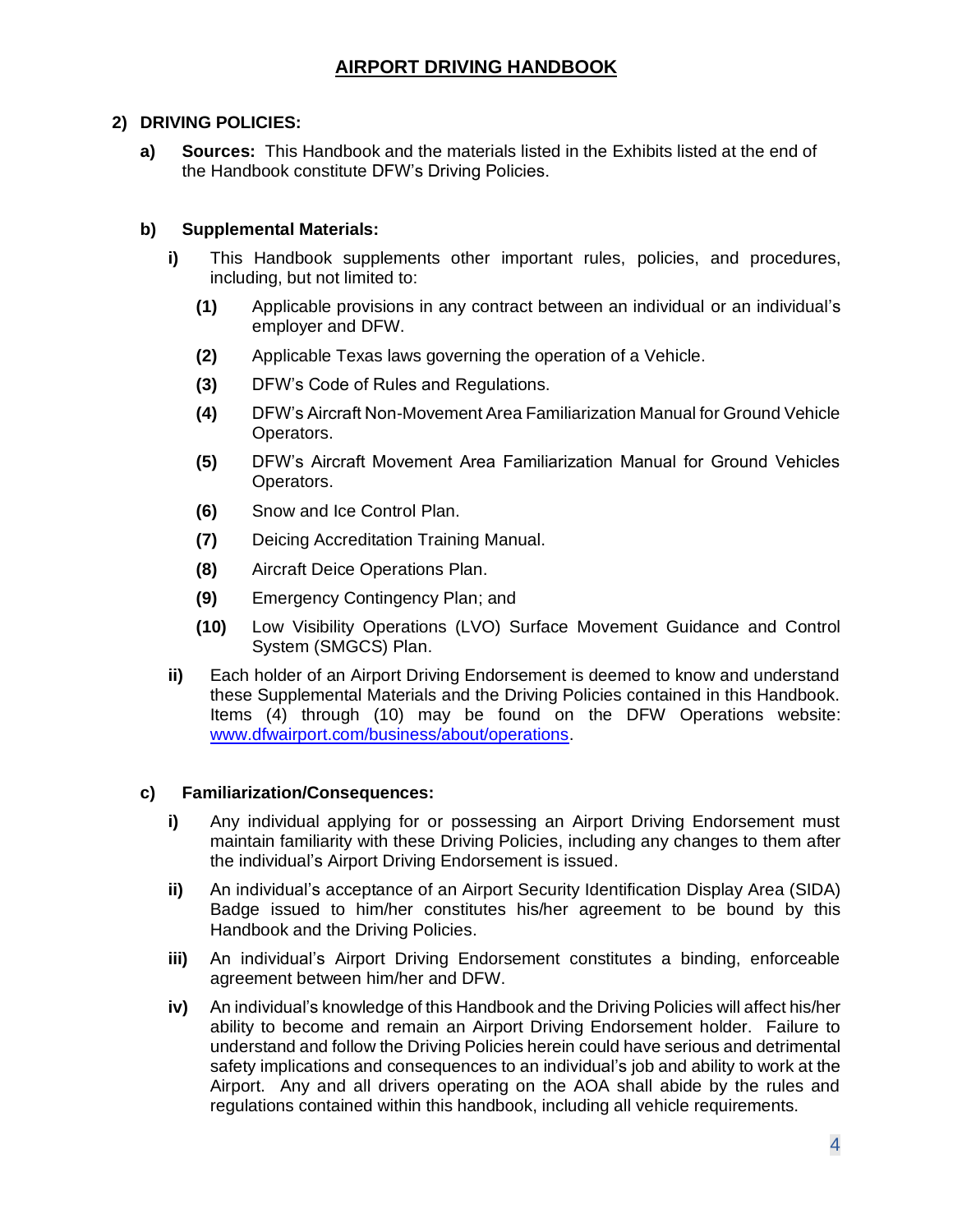- **3) DEFINITIONS:** The following definitions apply to this Handbook:
	- **a) Accident:** An event involving at least one (1) Vehicle causing personal injury and/or damage to property.
	- **b) Aircraft:** A machine used for flight.
	- **c) Air Operations Area (AOA):** Airport area bound by a fence and/or to which access is restricted which is primarily used for landing, taking-off or surface maneuvering of aircraft.
	- **d) Airport Driving Endorsement:** An AOA driving privilege granted under these Driving Policies.
	- **e) Airport Rescue & Fire Fighting (ARFF) Road or Emergency Access Roads:** Roads on the AOA that are maintained to support emergency response.
	- **f) Air Traffic Control Tower (ATCT):** The Airport's Terminal air traffic control facility staffed by personnel that coordinate the movement of ground and air traffic.
	- **g) Certified Movement Area Escort (CMAE) Endorsement:** An Airport Driving Endorsement issued by DFW that allows an individual to drive a Vehicle in authorized areas of the Non-Movement Area and in the Movement Area in support of a construction project.
	- **h) Construction Safety and Phasing Plan (CSPP):** FAA-Defined document created for airfield construction projects designed to provide the contractor(s) with required airport safety rules & regulations and a phasing schedule for the project.
	- **i) Day(s):** Calendar day(s).
	- **j) Designated Roadway:** Any portion of the AOA marked by two parallel lines depicting Vehicle movement areas.
	- **k) DFW Department of Public Safety (DPS):** A DFW department responsible for the safety and security of the Airport and enforcement of the Airport Driving Policies.
	- **l) DFW Operations (Operations):** A DFW department responsible for compliance with the Airport Certification Manual (ACM) and enforcement of the Airport Driving Policies.
	- **m) Driving Policies Administrator:** DFW's Vice President of Operations or his/her designee.
	- **n) Escort:** An individual with an appropriate Airport Driving Endorsement operating a Vehicle that is Escorting an individual operating a Vehicle that does not have an appropriate Airport Driving Endorsement.
	- **o) Flight Crew:** Crew member(s) assigned to duty during Aircraft flight and ground movements.
	- **p) Gate:** An AOA area where an Aircraft is parked.
	- **q) Marshaller:** An individual who directs the movement of an Aircraft to or from a Gate.
	- **r) Movement Area (AMA):** All runways, taxiways, and associated safety areas as depicted on Exhibit 2.
	- **s) Non-Movement Area (NMA):** All Gates, Ramps, parking areas, cargo areas, service roads, and all areas inside of the AOA not specifically designated as Movement Area.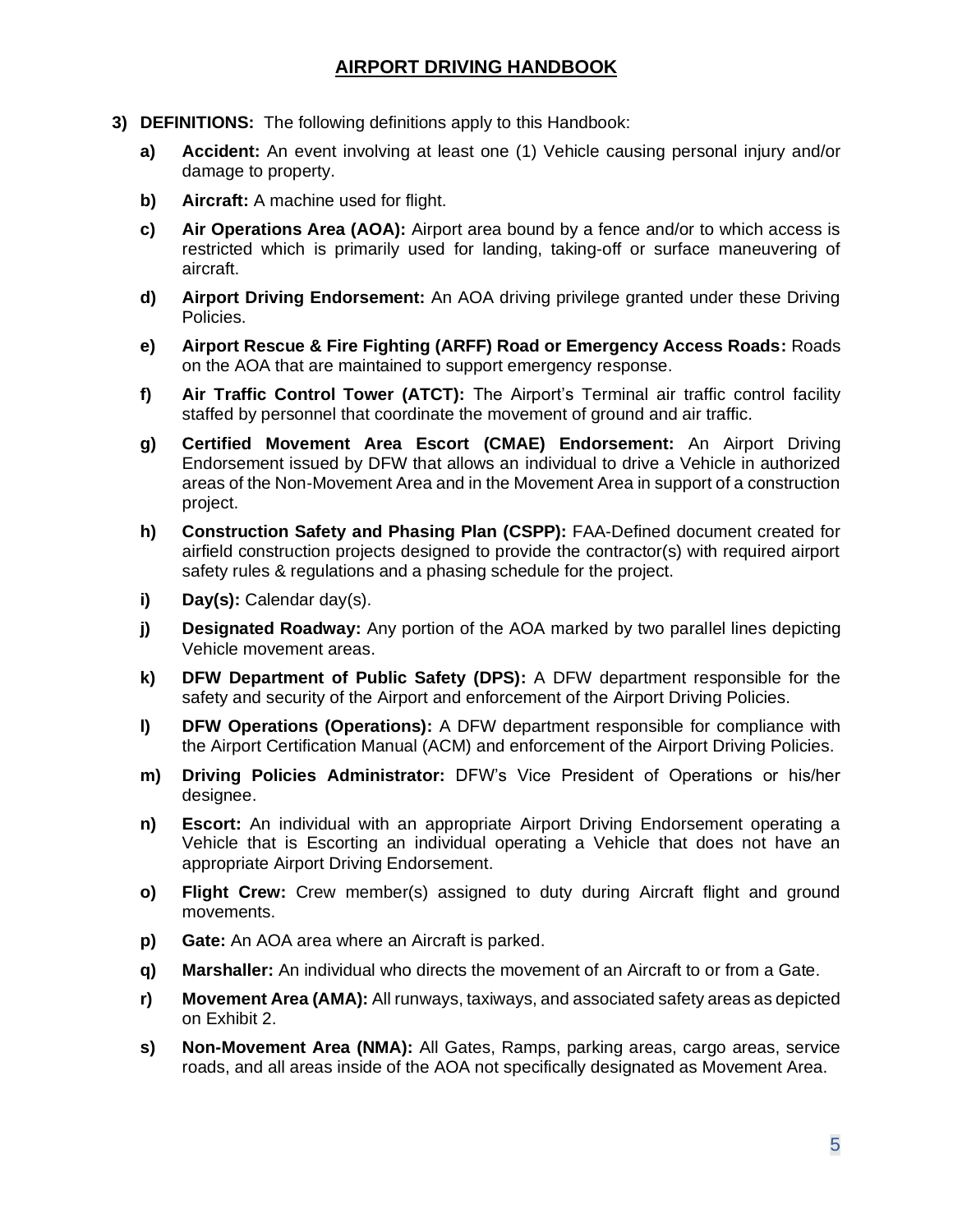- **t) Movement Area Endorsement:** A Driving Endorsement issued by DFW that authorizes an individual to operate a Vehicle unescorted in the Movement Area. A Movement Area Endorsement includes the authorization to operate a Vehicle unescorted in the Non-Movement Area.
- **u) Non-Movement Area Endorsement:** A Driving Endorsement issued by DFW that authorizes an individual to operate a Vehicle unescorted in the Non-Movement Area. A Non-Movement Area Endorsement does *not* authorize an individual to operate a Vehicle unescorted in the Movement Area.
- **v) Notice of Violation (NOV):** Infraction notice(s) issued to an offending driver in violation to the policies of this Handbook
- **w) Owner:** The Person that holds title to an Aircraft or Vehicle.
- **x) Passenger Boarding Bridge (PBB):** A device used to enplane and deplane passengers between the Terminal and the Aircraft.
- **y) Pedestrian:** An individual afoot or in a wheelchair.
- **z) Person:** An individual or legal entity (e.g. corporation, partnership, limited liability company, etc.).
- **aa) Pushback:** When an Aircraft is pushed away from the Terminal under the power of a Vehicle.
- **bb) Ramp:** An Airport area where passengers or cargo are loaded onto and off an Aircraft and where Vehicles in support of those activities are operated.
- **cc) Reckless (Driving)**: Per Section 545.401 of the Texas Transportation Code, is an individual drives a vehicle with willful or wanton disregard for the safety of persons or property.
- **dd) Restricted Area:** An Airport area where entry is limited to authorized individuals only.
- **ee) Right-of-Way:** The privilege of the immediate use of a Runway, Taxiway, Gate, Ramp, or Designated Roadway. *Aircraft always have the right-of-way.*
- **ff) Runway:** A defined rectangular area and associated Safety Area for Aircraft landings and takeoffs.
- **gg) Runway Incursion:** The incorrect presence of an Aircraft, Vehicle or individual on a Runway or associated Runway Safety Area.
- **hh) Security Identification Display Area (SIDA):** A special security area designated by an airport operator to comply with TSA requirements. Authorized individuals in this area must visibly display his/her SIDA badge.
- **ii) Surface Incident:** The unauthorized or unapproved movement within the designated movement area (excluding runway incursions) or an occurrence in that same area associated with the operation of an aircraft that affects or could affect the safety of flight.
- **jj) Surface Movement Guidance Control System (SMGCS) Endorsement:** A Driving Endorsement issued by DFW that allows an individual to drive a Vehicle in the Non-Movement Area and in the Movement Area during low visibility conditions. SMGCS procedures are implemented when airfield visibility drops below 1,200 feet Runway Visual Range (RVR).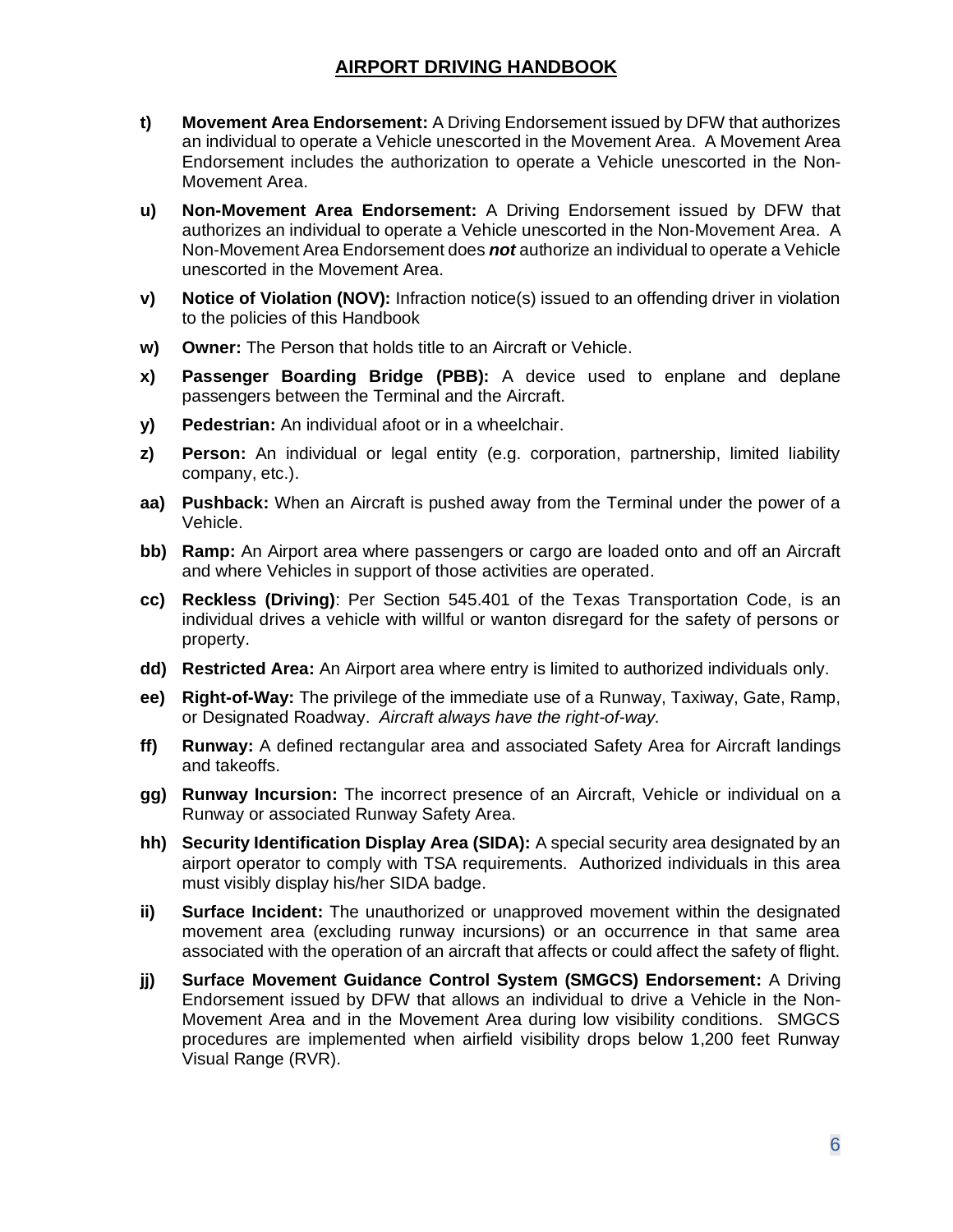- **kk) Surface Movement Guidance Control System (SMGCS) Plan:** The control of movement of Aircraft or Vehicles in the AOA when visibility is less than 1,200 feet as determined by FAA Runway Visual Range (RVR) equipment.
- **ll) Taxilane:** The portion of the aircraft parking area used for access between taxiways and aircraft parking positions.
- **mm) Taxiway:** A defined path established for the taxiing of aircraft from one part of an airport to another.
- **nn) Terminal:** A building adjacent to Gates and Ramps through which passengers' transit between public areas and Aircraft.
- **oo) Traffic:** The movement of Pedestrians, Vehicles, Aircraft and other equipment through any Movement Area, Non-Movement Area, Roadway or Ramp.
- **pp) Vehicle:** Automobiles, trucks, tugs, baggage carts, trailers and other devices that may transport or be transported in the AOA, excluding Aircraft, except those Aircraft being operated or towed by non-Flight Crew person(s).

### **4) IMPLEMENTATION AND ENFORCEMENT AUTHORITY:**

- **a) Driving Policies Administrator:** The Driving Policies Administrator or his/her written designated representative will implement and enforce these Driving Policies.
- **b) Additions/Modifications to Driving Policies:** The Driving Policies Administrator may by written order, establish additional rules and regulations, not inconsistent with these Driving Policies, deemed necessary and appropriate to effectuate the intent of these Driving Policies. Those rules and regulations will become part of DFW's Driving Policies.

### **5) ENDORSEMENTS TO DRIVE IN THE AOA; MOVEMENT AREA AND NON-MOVEMENT AREA:**

- **a) Types:** There are four (4) types of Driving Endorsements that may be issued for driving in the AOA:
	- **i)** Non-Movement Area Endorsement.
	- **ii)** CMAE Endorsement.
	- **iii)** Movement Area Endorsement.
	- **iv)** SMGCS Endorsement.

### **b) Descriptions:**

### **i) Non-Movement Area Endorsement:**

- **(1)** A Non-Movement Area Endorsement allows an individual to drive a Vehicle unescorted in the Non-Movement Area.
- **(2)** No individual may operate or allow an individual to operate a Vehicle within the Non-Movement Area without a valid Airport SIDA Badge, Driving Endorsement and valid state-issued driver's license (See 6.a.i.a), unless under Escort by an individual with a valid Airport SIDA Badge with Escort authorization and at least a Non-Movement Area Driving Endorsement.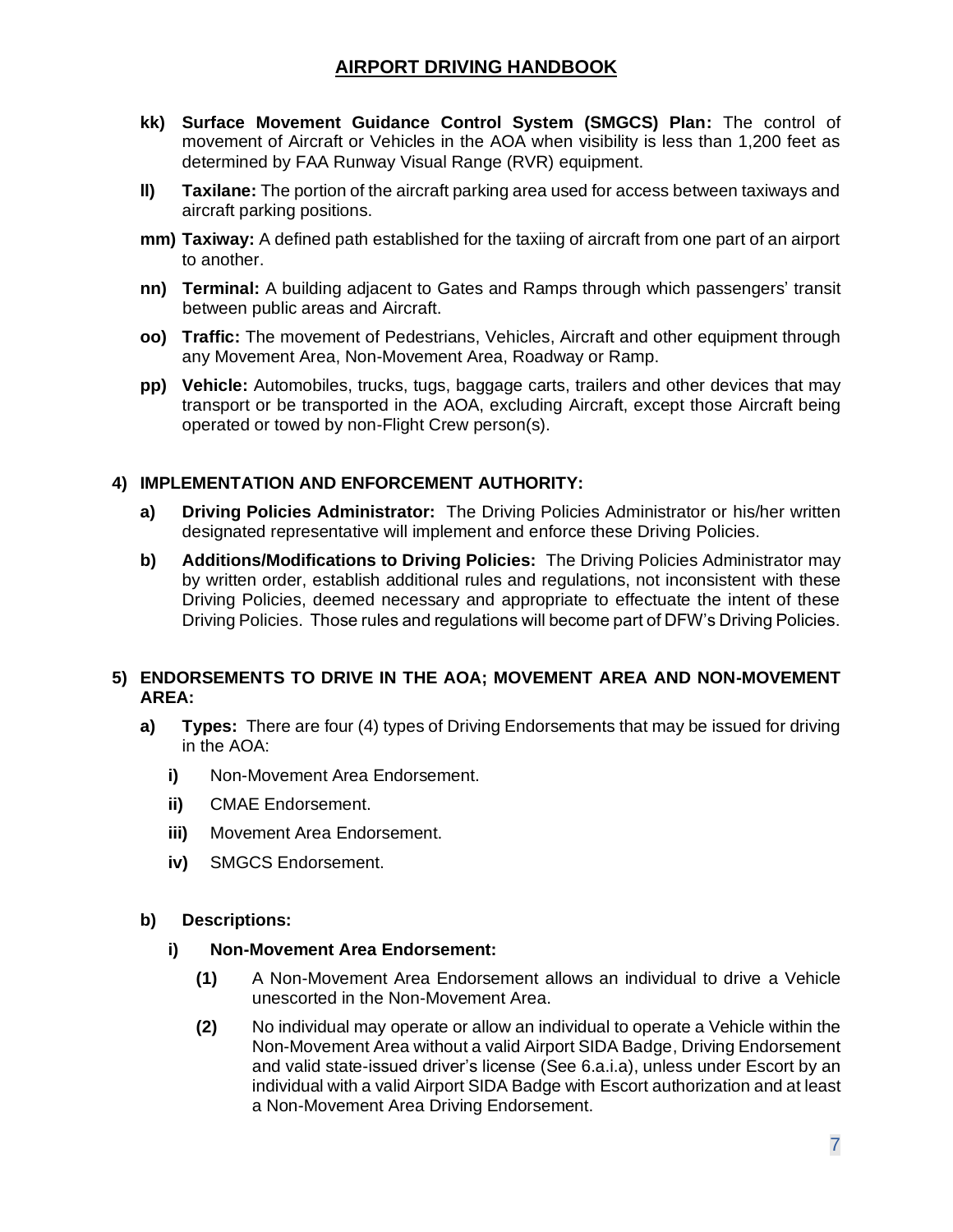# **ii) CMAE Endorsement:**

- **(1)** A CMAE Endorsement allows an individual to drive a Vehicle unescorted in authorized areas of the Non-Movement Area and in the Movement Area in support of a construction project along a specifically designated route.
- **(2)** Areas authorized for CMAE vehicle movements are identified in the CSPP associated with individual construction projects.
- **(3)** Only individuals with a demonstrated need to operate a Vehicle in support of a construction project will be considered for a CMAE Endorsement. All other Vehicles and individuals will require an Escort. The Driving Policies Administrator is responsible for final approval of requests to operate a Vehicle in the Non-Movement and in the Movement Area under a CMAE endorsement.

### **iii) Movement Area Endorsement:**

- **(1)** A Movement Area Endorsement allows an individual to drive a Vehicle unescorted in BOTH the Non-Movement Area and the Movement Area.
- **(2)** Only individuals with a demonstrated need to operate a Vehicle in the Movement Area will be considered for a Movement Area Endorsement. All other Vehicles and individuals will require an Escort. The Driving Policies Administrator is responsible for final approval of requests to operate a Vehicle in the Movement Area.
- **(3)** No individual may operate or allow an individual to operate a Vehicle on the Movement Area without a valid Airport SIDA Badge and Movement Area Endorsement, unless under Escort by an individual with a valid Airport SIDA Badge with Escort authorization and a Movement Area Endorsement.

# **iv) SMGCS Endorsement:**

- **(1)** A SMGCS Endorsement allows an individual to drive a Vehicle in the Non-Movement Area and in the Movement Area during low visibility conditions. SMGCS procedures are implemented when airfield visibility drops below 1,200 feet Runway Visual Range (RVR).
- **(2)** No individual may operate or allow an individual to operate a Vehicle on the Movement Area during low visibility operations without a valid Airport SIDA Badge and a SMGCS Endorsement.
- **(3)** SMGCS procedures are identified in the DFW Surface Movement Guidance Control System Plan.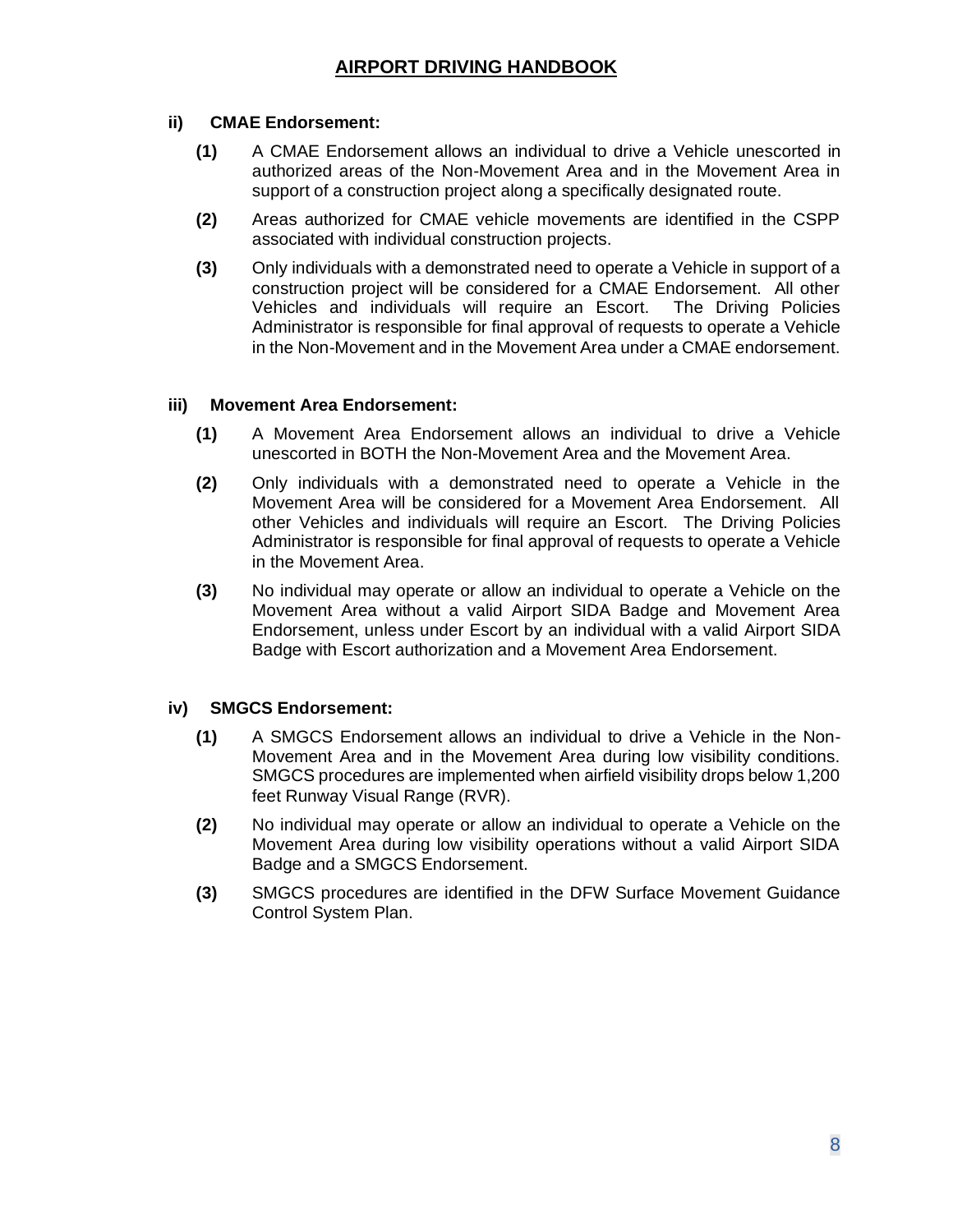- **6) ADMINISTRATIVE PROCESS FOR ISSUING ENDORSEMENTS:** To apply for and receive a Driving Endorsement, an individual must meet the following requirements:
	- **a) Step 1: Application:**
		- **i) Pre-Application Requirements:** Everyone must have:
			- **(1)** in their possession, a valid State-issued Driver's license
				- (a) **NOTE**: State-Issued Occupational Driver's Licenses are **not** acceptable as a "Valid State-Issued Driver's License
			- **(2)** in their possession, a valid Airport SIDA Badge or be in the process of applying for one concurrently with his/her application for a Driving Endorsement; and
			- **(3)** a demonstrated ability to read, speak, understand, and follow instructions in the written and spoken English language so the individual can communicate and be communicated with while driving within the AOA.
		- **ii) Application Requirements:** Each applicant must:
			- **(1)** have a demonstrated need to operate a Vehicle within the AOA; and
			- **(2)** provide with his/her application documentation executed by an authorized company representative validating the applicant's need to operate a Vehicle in the AOA as part of his/her employment duties.
		- **iii) Issuance of Airport Driving Endorsement:** Upon application and successful completion of training and the fulfillment of any other administrative requirements by the applicant, the Driving Policies Administrator may issue a non-transferable Driving Endorsement to an individual who meets applicable DFW requirements.

### **b) Step 2: Training:**

**i) General:** Prior to obtaining a Driving Endorsement and operating a Vehicle unescorted on the AOA, an individual must successfully complete the training program applicable to the requested Driving Endorsement level to learn the procedures, rules, enforcement actions and requirements of these Driving Policies.

### **ii) Non-Movement Area:**

- **(1)** Prior to obtaining a Non-Movement Area Driving Endorsement and operating a Vehicle unescorted on the Non-Movement Area, the individual must successfully complete the DFW Non-Movement Area Driver training program and must pass the Non-Movement Area Driver certification test. Upon successful completion of the non-movement area training course and upon passing the certification test, the individual will be issued a Non-Movement Area Endorsement.
- **(2)** Everyone possessing a Non-Movement Area Endorsement must successfully complete Non-Movement Area training and testing at least once every 24 months. This 24-month requirement will be calculated as follows: individual is issued a Non-Movement Area Endorsement in April 2019. The 24 months will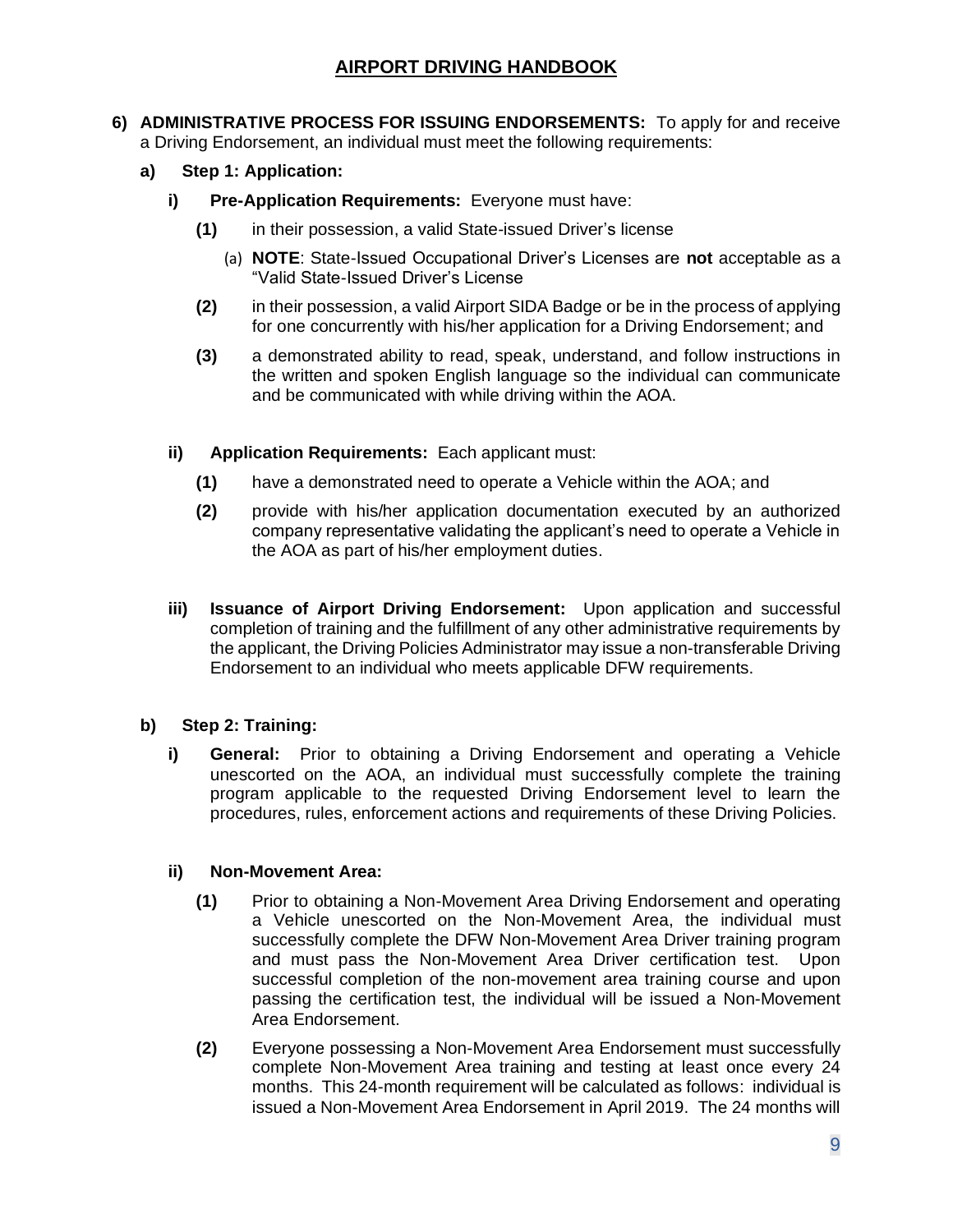be calculated starting in May 2019. Re-training and re-testing must be completed on or before the end of April 2021.

### **iii) Movement Area:**

- **(1)** Prior to operating a Vehicle unescorted on the Movement Area, the individual must complete the DFW Movement Area Driver training program, must pass the Movement Area Driver certification test, and must pass a practical or simulated Movement Area driving test. Upon successful completion of training and upon passing the certification test, the individual will be issued a Movement Area Endorsement.
- **(2)** Everyone possessing a Movement Area Endorsement must successfully complete Movement Area training and testing at least once every 12 months. The training will be assigned to the Learning Plan of the individual as established in the Regulatory Training Calendar. The individual will be notified of the assignment of this training by email to the email address listed in the LearningHub account profile. The Regulatory Training Calendar is available by request to [techtrain@dfwairport.com.](mailto:techtrain@dfwairport.com)
- **(3)** The Movement Area Driver Certification Test (simulator or practical) is required every two years. This 24-month requirement will be calculated as follows: individual completes Certification test in April 2019. The 24 months will be calculated starting in April 2019. Recertification must be completed on or before the end of April 2021.
- **c) Step 3: Testing:** Prior to operating a Vehicle on the AOA, an individual must pass a test developed by the Airport applicable to the requested Driving Endorsement to demonstrate the individual's knowledge of the Driving Policies.

# **7) POST-DRIVING ENDORSEMENT ISSUANCE MATTERS:**

- **a) Changes:** Everyone possessing a Driving Endorsement must inform the Driving Policies Administrator of any changes in employment or legal driving status that alters his/her need or ability to operate a Vehicle within the AOA.
- **b) Driving Endorsements/SIDA Badges:** The expiration of a Driving Endorsement will coincide with the expiration date of the individual's Airport SIDA Badge.
- **c) Suspensions/Forfeitures:** Suspension/forfeiture of an Airport SIDA Badge will result in the suspension/forfeiture of an Airport Driving Endorsement.
- **d) SIDA Badges:** The Driving Policies Administrator may suspend/revoke an individual's Airport SIDA Badge with Driving Endorsement for cause, for violation of these Driving Policies, or when interests of the traveling public, and the safe and efficient operation of the Airport are best served by such action.
	- **i)** Any Airport SIDA badge holder on DFW property, whose actions and/or conduct may in any way affect the safety or security of the Airport, passengers, or other Airport employees may have his/her Airport SIDA badge suspended, pending a hearing.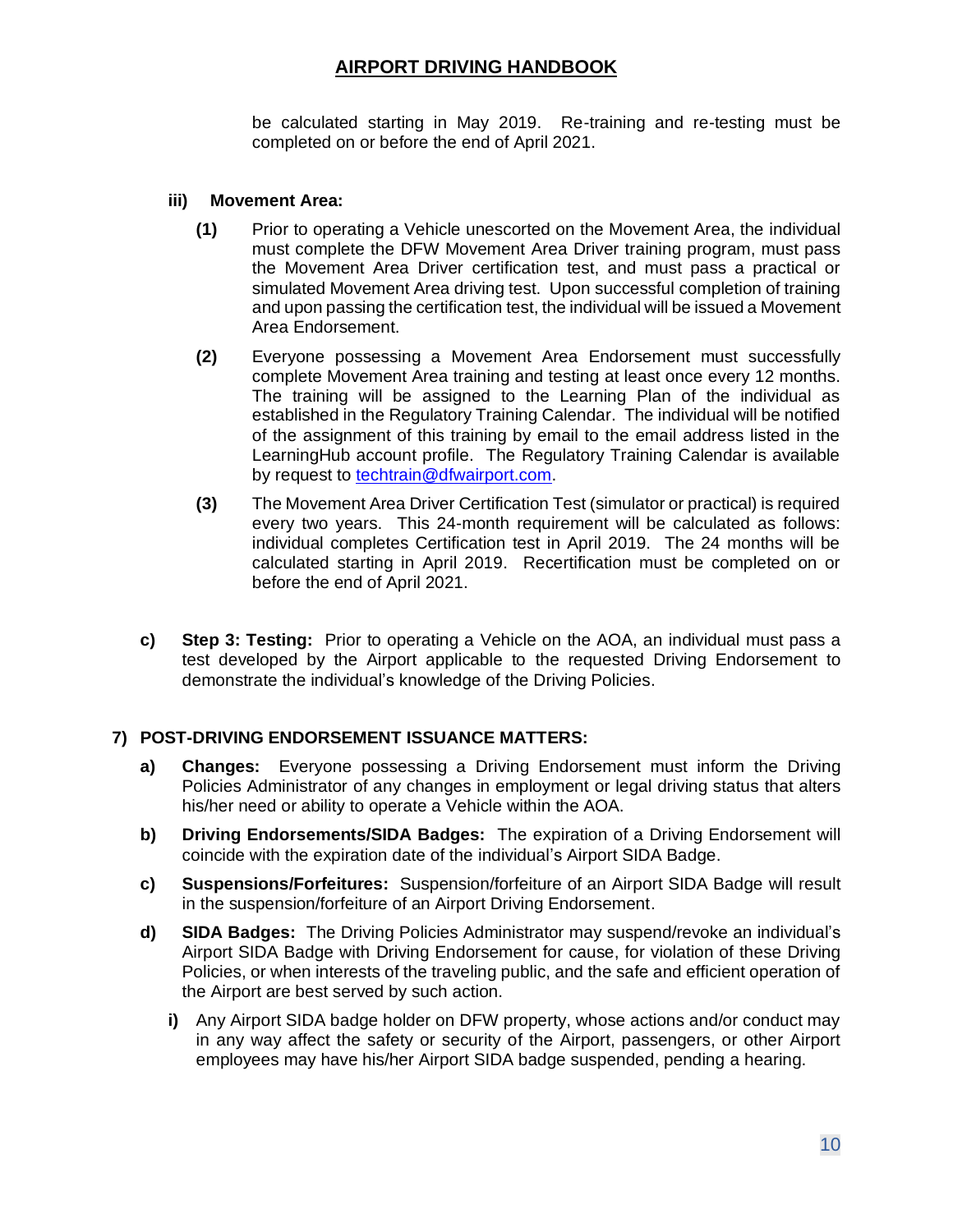### **8) RULES CONCERNING DRIVING:**

### **a) Vehicle Requirements:**

- **i)** Vehicles operated within the AOA must have a steering mechanism, tires, and brakes in good working order.
- **ii)** Vehicle windshields may not be cracked or discolored, nor may the Vehicle's windows have posters, stickers, signs, or other objects that would limit or obstruct proper vision.
- **iii)** Vehicles licensed by the Texas Department of Transportation (TXDOT) for public roadways, while in the AOA, and/or vehicles operating under Letter of Agreement (LOA) with the Airport, and/or vehicles operating unescorted in the AMA must be equipped with at least 1 mirror, adjusted in a manner to provide the vehicle operator a clear view of the area behind the vehicle for a distance of at least 100 feet.
- **iv)** All loads, either solid or liquid, must be secured always in a manner to prevent a spill that would create a Foreign Object Debris (FOD) hazard, or to prevent an environmental hazard event.
- **v)** An Owner of a Vehicle operated within the AOA must have a minimum of \$10,000,000 (ten million dollars) excess liability insurance, or a higher amount if required by a contract with DFW.
- **vi)** Vehicles operating within the AOA must display a valid, DFW issued Vehicle permit or be Escorted by a Vehicle with a valid permit.
- **vii)** Vehicles must operate with two working headlights and two or more working red taillights. Headlights and taillights must be of sufficient brilliance to assure driving safety.
- **viii)** Vehicles not manufactured with headlights or taillights must have a minimum of 100 square inches of reflectorized material on the front and rear of the Vehicle.
- **ix)** Vehicles operating unescorted in the AMA must be equipped with a rotating or flashing amber beacon or an orange and white checkered flag during daytime operation. Only an amber beacon is permitted during nighttime hours and periods of low visibility. The beacon must be located at the highest point of the Vehicle and in a location visible from 360° around the Vehicle. All construction-related vehicle requirements shall follow the respective Construction Safety Phasing Plan (CSPP).
- **x)** Except for unmarked Department of Public Safety Vehicles, vehicles operated within the AOA must display company identification, a company logo, or other means of identification acceptable to the Airport.
	- **(1)** Approved logos or company name must be displayed on the driver's and passenger's side of the vehicle.
	- **(2)** The name of the company shall be spelled out in letters no less than three (3) inches in height. Company logos or symbols shall be at least 18 inches diameter. All markings shall be on a background of sharply contrasting color.
	- **(3)** For Vehicles not manufactured with headlights or taillights, the company identification may be displayed on the 100 square inches of reflectorized material required for the front and rear of the Vehicle.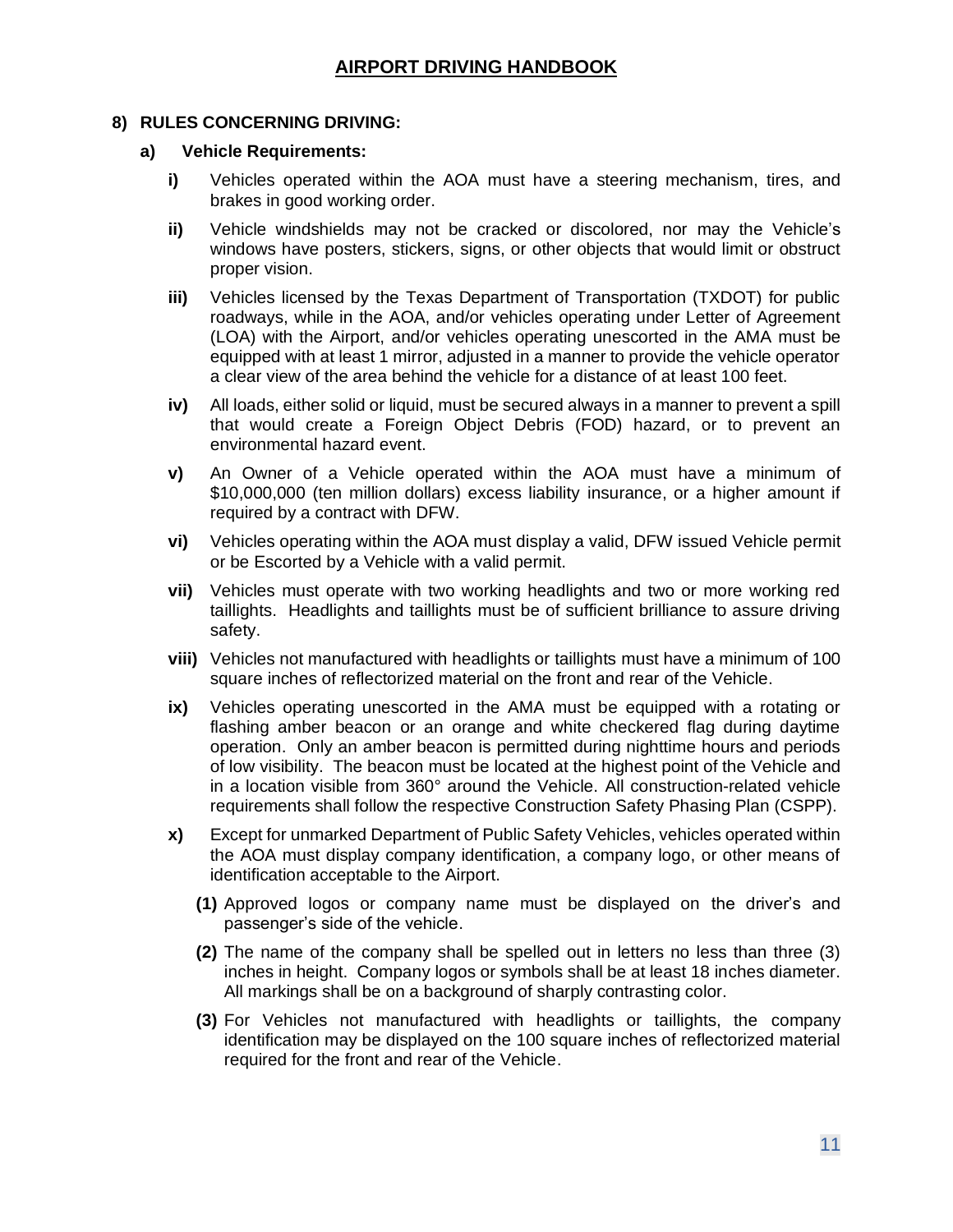- **xi)** Vehicles equipped with a windshield and windshield wipers per the manufacturer shall have functioning wiper blades in good condition. Worn or otherwise ineffective blades must be replaced.
- **xii)** Vehicles that are authorized to operate unescorted within the Aircraft Movement Area (AMA) are required to have the Runway Incursion Warning System (RIWS) turned on at all times when inside the AMA.
- **xiii)** Vehicles not in compliance with the requirements of this section may not be operated within the AOA.

### **b) Driving:**

- **i)** An individual must produce upon demand by a DFW DPS representative or a DFW Operations representative their SIDA Badge with applicable Driving Endorsement and valid state-issued Driver's License.
- **ii)** An individual must use a Designated Roadway when available and to the extent practicable.
- **iii)** An individual must abide by posted/regulated speed limits.
	- **(1)** FAA regulations prohibit the installation of speed limit signage in taxiway safety areas. **The speed limit on a taxiway is 35 mph**

### **(2) The speed limit for all ramp areas is 20 mph**

- **iv)** An individual must abide by posted stop signs and/or painted stop bars.
- **v)** When used as part of the Designated Roadway, an individual may operate a Vehicle across a taxiway without an ATCT clearance at the following designated locations:
	- **(1)** Taxilane WF;
	- **(2)** Taxilane C;
	- **(3)** Taxilane Z;
	- **(4)** Taxilane C5;
	- **(5)** Taxilane WL;
	- **(6)** Taxilane C9;<sup>1</sup> and
	- **(7)** Any other areas designated in writing by the DFW Vice President of Operations.
- **vi)** A Vehicle driver must operate on the right side of the Designated Roadway, as defined by direction of travel.
- **vii)** If a Vehicle driver's destination is in a Terminal Gate area, he/she may not depart the Designated Roadway until abeam of the driver's destination.
- **viii)** If a Vehicle driver is departing a Terminal Gate area, he/she must enter the Designated Roadway abeam of the point of departure.

<sup>1</sup> The Taxilanes are all depicted on Exhibit 3 attached.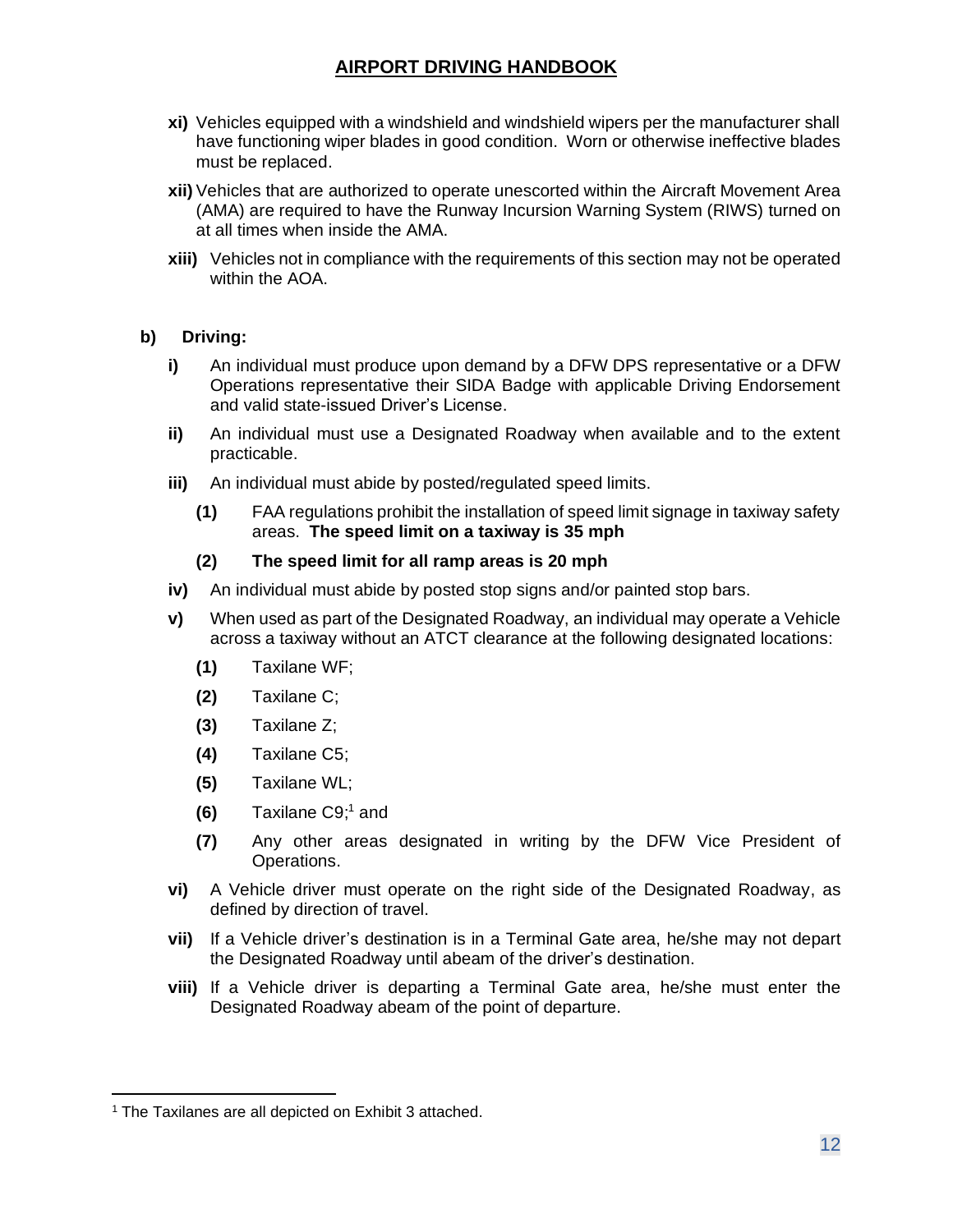- **ix)** No individual may stop or park a Vehicle on a Designated Roadway or Fire Lane except to yield the right-of-way, or if necessary, to prevent harm to individuals or property.
- **x)** Passing of other Vehicles is permitted only when it can be done safely and when passing can be accomplished within the posted or regulated speed limit.
- **xi)** An individual may not operate a Vehicle:
	- **(1)** between an Aircraft and a Marshaller unless approved by the Marshaller;
	- **(2)** within restricted areas and/or under Terminal structures if the Vehicle is of a height that will not safely pass beneath Terminal structures;
	- **(3)** under a Passenger Boarding Bridge, unless the Designated Roadway is located under a stationary portion of the Passenger Boarding Bridge, and if the Vehicle is of a height that will safely pass beneath the Passenger Boarding Bridge; and/or
	- **(4)** within the AOA when towing more than 5 baggage carts or dollies;
	- **(5)** Under any portion of an aircraft unless directly servicing said aircraft
- **c) Right-of-Way:** A Vehicle driver must yield the right-of-way to:
	- **i)** aircraft, always, without exception;
	- **ii)** a Vehicle conducting an Aircraft Pushback;
	- **iii)** an Aircraft Pushback Vehicle and gate crewmembers returning to the gate after aircraft pushback; and
	- **iv)** an Emergency Vehicle operating with emergency equipment activated.

### **d) Safety:**

- **i)** No individual may:
	- **(1)** drive in a manner unsafe for the conditions;
	- **(2)** operate a Vehicle and utilize a mobile device to make/receive a call, text, to use internet applications, or to video or capture images while the Vehicle is in motion.
		- (a) For emergency response purposes, the use of handsfree devices (Bluetooth, for example) is only permissible for DFW Operations, DFW DPS & DFW ETAM.
	- **(3)** operate a Vehicle if the direction of movement is obstructed by an extended superstructure or by an unsecured load;
	- **(4)** litter or create Foreign Object Debris (FOD);
	- **(5)** disregard instructions given by a member of the DFW Board (DPS, Airfield Operations, etc.) or a flagger as part of a construction project;
	- **(6)** disregard posted, painted, or otherwise marked stop signs and/or speed limit signs throughout the Airport;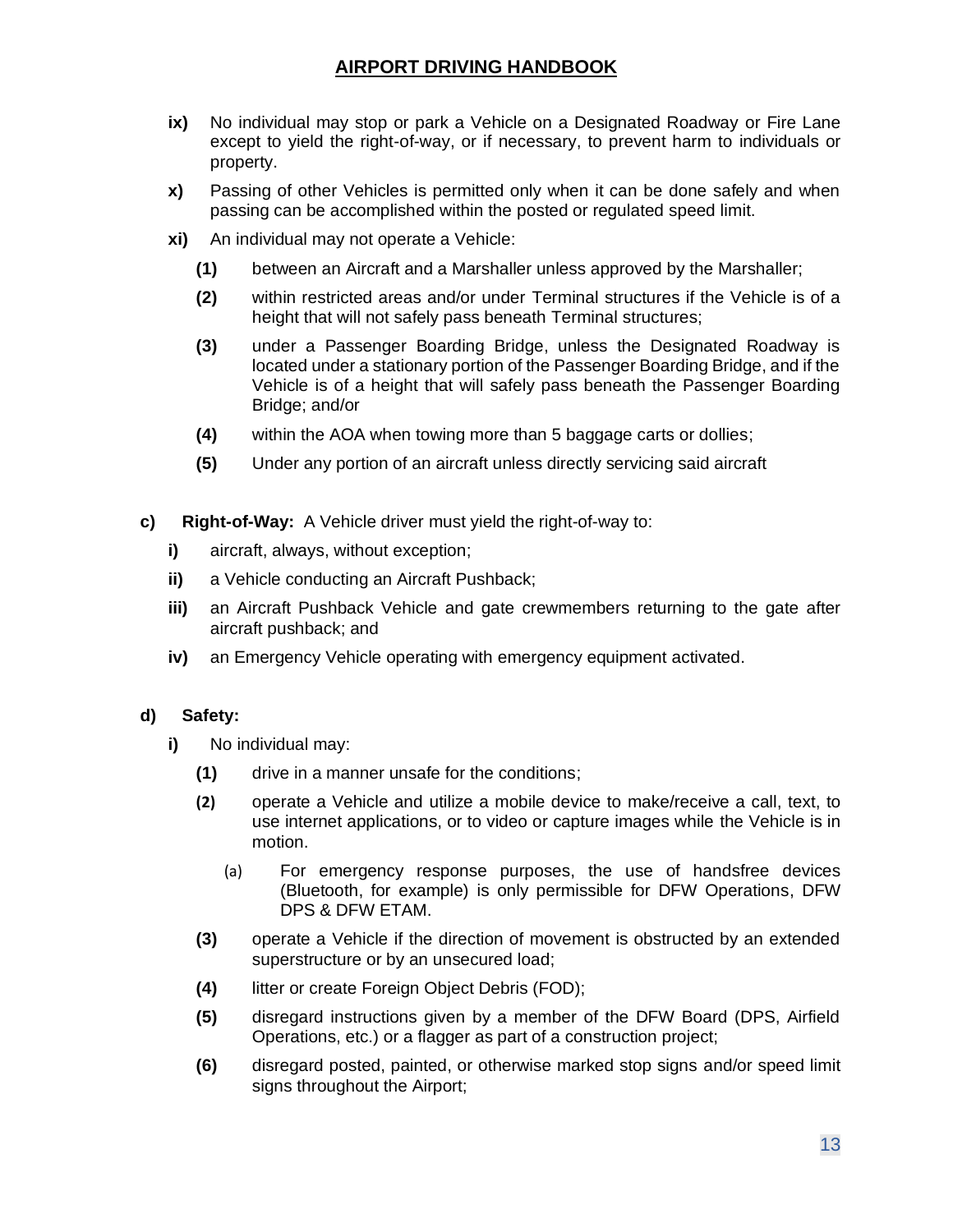- **(7)** cause a hazardous material spill:
	- (a) on or about the Airport ramp or similar concrete infrastructure, even if such spill can be contained by a spill control measure; and
	- (b) that enters the waters of the United States through an Airport storm drain or similar infrastructure.
- **(8)** use the Gates, Ramps and Designated Roadways as a Pedestrian walkway, except in exclusive leasehold areas, or as exempted by the Driving Policy Administrator;
- **(9)** use a bicycle or any motorized device with 2 or less wheels within the AOA, except in exclusive leasehold areas;
- **(10)** transport passengers in any Vehicle unless that Vehicle is equipped with a seat intended for use by each passenger in the Vehicle. A minimum of 1 seat per individual must be provided;
- **(11)** drive a Vehicle with high-beam headlights or only the parking lights of the Vehicle on, unless that individual has been issued a written exception by the Driving Policies Administrator;
- **(12)** park in a fire lane or park in a marked no-parking zone;
	- (a) This includes all triturator's and GSE re-fueling stations, unless actively utilizing these services.
- **(13)** operate a vehicle that strikes an aircraft, other vehicle or terminal structure;
- **(14)** operate a vehicle while under the influence or alcohol, drugs, or other mindaltering substances; and/or
- **(15)** operate a vehicle on the AOA without wearing Vehicle manufacturer-installed seat belt, unless otherwise permitted according to Chapter 2, Article IV, Section 2-30 (Safety Belts) of the DFW Airport Rules and Regulations.
- **(16)** Drive or present themselves in a reckless manner.
- **ii)** Low-beam headlights and taillights must be illuminated between sunset and sunrise, when it is raining, sleeting, or snowing, or at any time when visibility is impaired by weather, smoke, fog, or other conditions, or if there is insufficient light to render individuals and Vehicles discernible at 500 feet.
- **iii)** Access to the AOA will be restricted per the DFW SMGCS Plan when visibility is below 1,200 feet. Movement Area access is restricted to emergency response Vehicles and those Vehicles in direct support of Low Visibility Operations/SMGCS procedures.

### **e) Restricted Areas:** An individual commits a:

- **i)** Runway Incursion by driving or walking on an open Runway, including the associated safety area, without clearance from the ATCT.
- **ii)** Surface Incident when driving or walking on the Aircraft Movement Area (AMA) without authorization or without an Escort from an individual authorized to conduct an Escort in the AMA or failing to yield to an aircraft in the AMA. Surface Incident infractions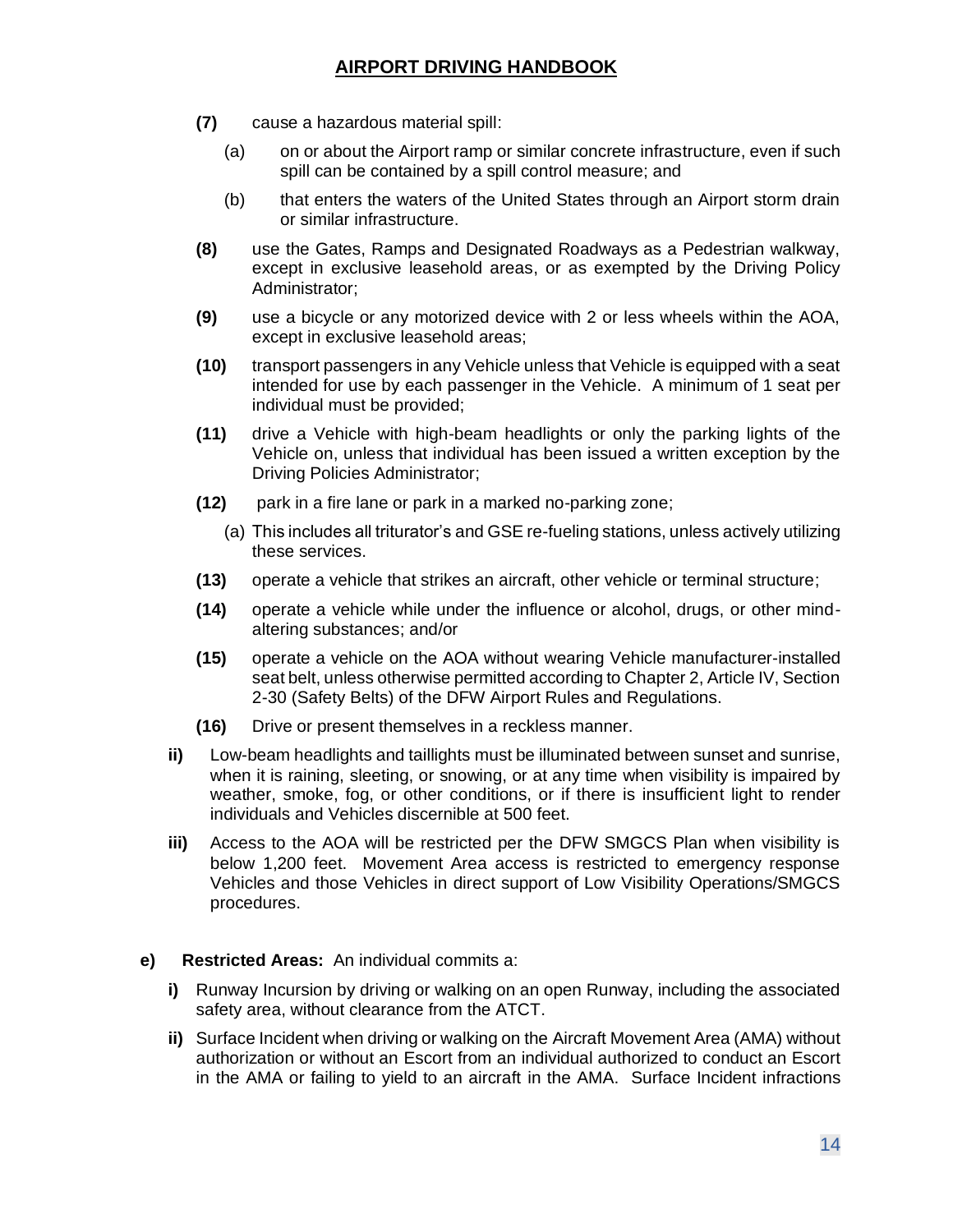also apply to CMAE-authorized personnel failing to provide adequate driving traffic control while providing Flagging services.

### **9) ENFORCEMENT:**

**a) NOV's:** A Notice of Violation (NOV) will be issued for observed violations of any Driving Policies. DFW Department of Public Safety and DFW Operations have the authority to issue NOV's. The NOV will contain the following information: Date, Time, Type of Violation, Description, Issuing Board employee's name and/or witness's name and Points Assessed. The NOV will be issued to the individual committing an offense and a copy will be sent to the individual's employer.

### **b) DFW Board personnel reserve the right to confiscate an individual's SIDA badge with Driving Endorsement for violation(s) of this policy.**

- **c) SIDA Badge Reinstatement Without Driving Endorsement:** In the event that a Driving Endorsement on the SIDA Badge is suspended per this policy, the individual may request Access DFW to re-print a new SIDA badge without the Driving Endorsement in order for the employee to continue working without the authority to drive on the AOA.
	- **i)** The individual must inform Access DFW that the badge was suspended for an Airport Driving Violation.
	- **ii)** Badge reinstatement includes an Occurrence Fee and Change of Access Fee to obtain a new badge without the driving endorsement.
- **d) Appeal:** An individual receiving an NOV will have 14 Calendar Days from the date of issuance of the NOV to file a written appeal to the Driving Policies Administrator. The appeal should set forth facts the individual contends are mitigating factors that warrant the revocation of the NOV. Appeal requests shall be emailed to [Airfield.Safety@dfwairport.com](mailto:Airfield.Safety@dfwairport.com) no later than 11:59 PM CT of the deadline date.
- **e) Appeal Ruling:** The Driving Policies Administrator will have 14 Calendar Days from his/her receipt of the appeal to render a written determination to the individual appealing, or such longer period as the Driving Policies Administrator deems appropriate, provided he/she advises the appellant that additional time is required within the initial 14 days. A copy of the written determination will also be provided to the individual's employer. Prior to issuing a written determination, the Driving Policies Administrator may:
	- **i)** ask the appellant to attend a meeting or meetings to further discuss the appeal and/or provide additional information concerning the matter appealed;
	- **ii)** convene a panel consisting of the Driving Policies Administrator, or his/her designee, the Operations Safety Administrator, VP of Risk Management, or his/her designee, and others as deemed appropriate by the Driving Policies Administrator to meet with the appellant to review the violation.
	- **iii)** ask appellant to supplement his/her written information submitted with the appeal;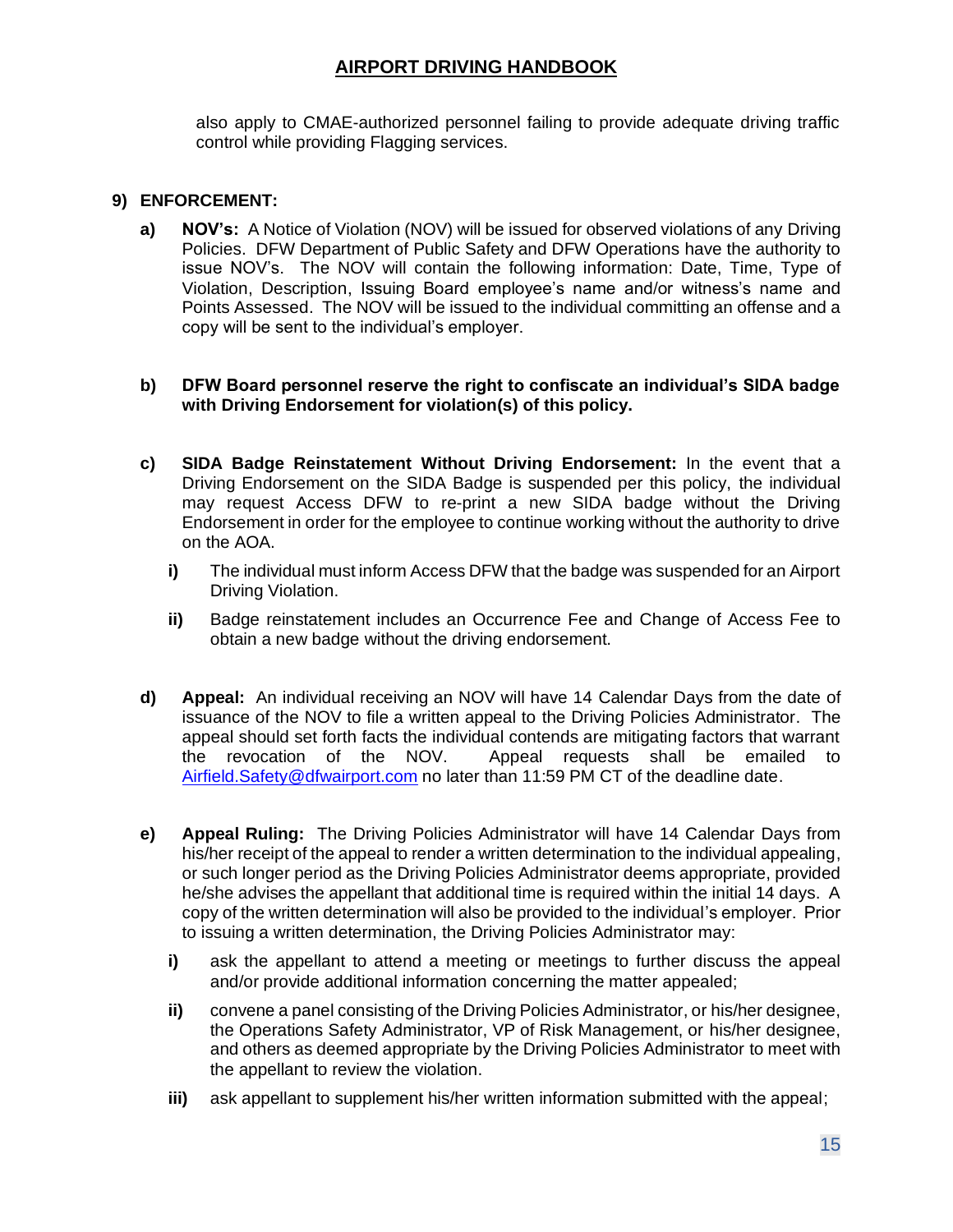- **iv)** require appellant to enter into any reasonable agreement concerning his/her Driving Endorsement prior to granting the appeal;
- **v)** take any other action reasonably necessary to render an informed decision on the appeal.
- **f) Failure to Appeal/Denial:** If an individual does not appeal an NOV or his/her NOV appeal is denied, he/she will be assessed Points according to this Handbook and the Table set forth in Exhibit 1. Points will be used to determine what appropriate enforcement actions need to be taken against the individual committing the violation.

### **g) Points:**

- **i) Categories of Violators:** These Driving Policies include the issuance of NOV's to Vehicle drivers and other individuals that violate them but are not driving a Vehicle at the time of the violation. These non-Vehicle driving violators (passenger) may or may not possess a SIDA Badge and/or Driving Endorsement. The various categories of violators will be assessed Points as follows:
	- **(1) Violator Driving a Vehicle:** Points assessed against Driving Endorsement.
	- **(2) Violator with a Driving Endorsement Not Driving a Vehicle:** Points assessed against Driving Endorsement.
	- **(3) Violator without a Driving Endorsement/with a SIDA Badge Not Driving a Vehicle:** Points assessed against SIDA Badge and applied to Driving Endorsement if individual applies for one.
	- **(4) Violator without a Driving Endorsement/without a SIDA Badge Not Driving a Vehicle:** Violator will be removed from AOA. The Driving Policies Administrator may also impose any other actions against the violator allowed under applicable laws.
- **ii) Cumulative:** Violations are cumulative by category and all categories are tracked for a 730-day (24-month) period.
- **iii) Table:** The Table lists the most common violations for which NOV's are issued and Points assessed. However, driving at an Airport is a dynamic process and the Table is not a complete list of all potential violations that may be committed while driving at the Airport. The Driving Policies Administrator has wide discretion in the enforcement of Driving Policies at the Airport.
- **iv) Unlisted Violations:** If an individual commits a violation that is not listed in the Table, the Driving Policies Administrator will assess Points as he/she deems appropriate, given the actions involved.
- **v) Multiple Violations:** If an individual has committed multiple violations at the same time, Points will be assessed for each violation.
- **vi) Assessment/Rotation Off:** Points are assessed as of the date of the violation and will remain on the individual's driving record for 730 Days. Points that are older than 730 Days will rotate off an individual's driving record. For instance, if 3 Points were assessed against an individual for a violation, all 3 would rotate off the individual's record when their assessment was 731 Days old.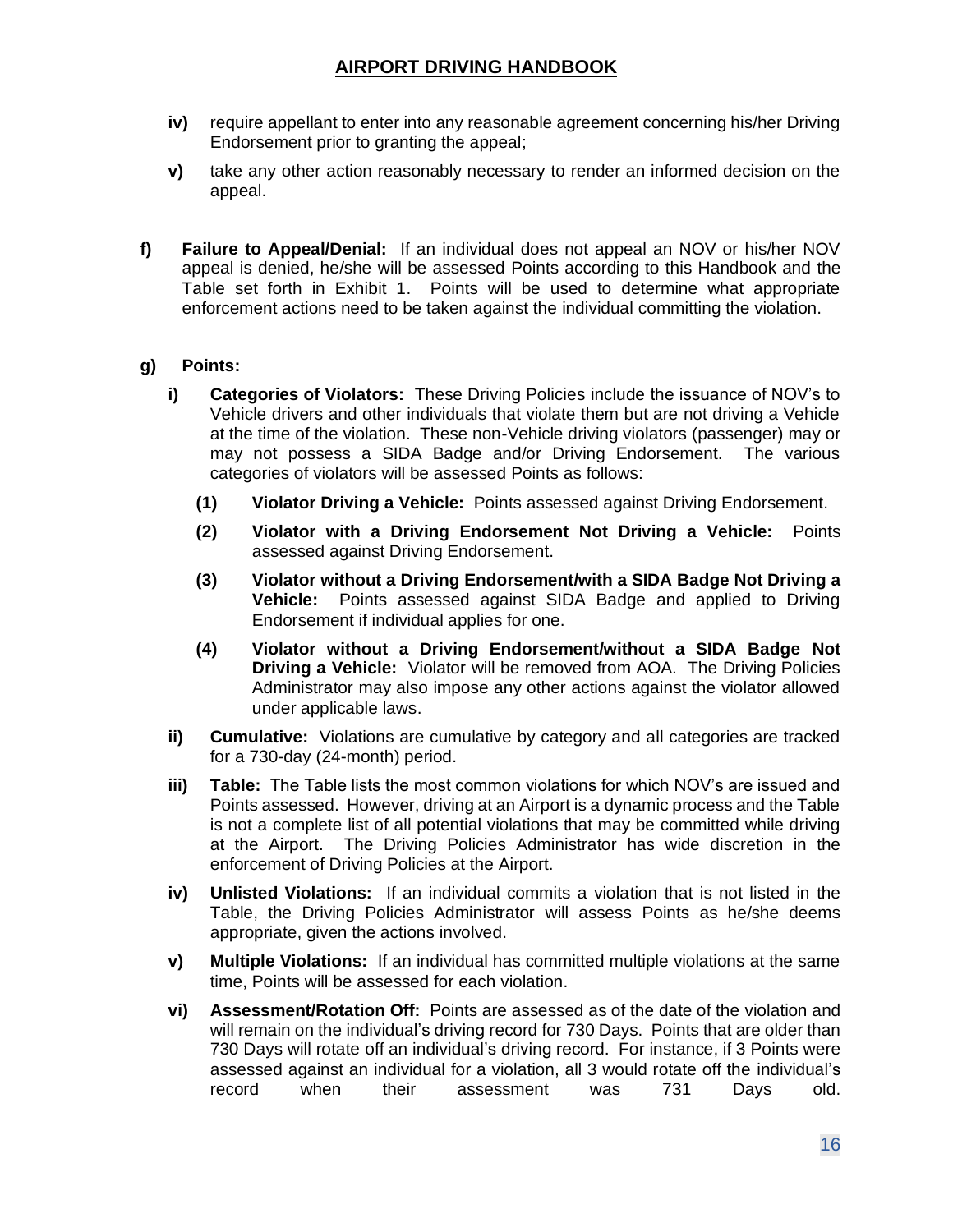- **vii) Actions:** The following actions will apply to an individual that has Points assessed against him/her:
	- **(1)** 0-3 Points: No actions;
	- **(2)** 4-6 Points: Warning Letter (email) to individual and Employer/Authorized Company Representative;
	- **(3)** 7-10 Points: 7 Day suspension of Driving Endorsement;
	- **(4)** 11-14 Points: 30 Day suspension of Driving Endorsement; and
	- **(5)** 15 Points or more: Revocation of Driving Endorsement.

### **h) Immediate Suspension:**

- **i)** An individual's Driving Endorsement will be immediately suspended if he/she:
	- **(1)** operates a Vehicle when his/her state issued individual's license is suspended or revoked;
	- **(2)** accumulates 7 or more total Points during the preceding 730 days;
	- **(3)** operates a Vehicle while under the influence of alcohol, drugs or other stimulants/chemicals, etc., as determined by applicable Texas law; and/or
	- **(4)** commits a Runway Incursion or Surface Incident;
	- **(5)** performs an action or conduct that is deemed aggressive, belligerent and/or unsafe towards other employees or Airport personnel.
- **ii)** An individual's Driving Endorsement will remain suspended until the Driving Policies Administrator lifts the suspension in writing.
- **i) Immediate Revocation:** An individual's Driving Endorsement will be immediately revoked if he/she:
	- **i)** Commits a Runway Incursion or Surface Incident involving Aircraft damage, personal injury or loss of life;
	- **ii)** accumulates 15 Points or more against his/her driving record during preceding 730 days; and/or
	- **iii)** commits a violation that, in the reasonable determination of the Driving Policies Administrator, indicate a willful and reckless disregard for, and/or which have an immediate impact on the health, safety or welfare of the Airport or public.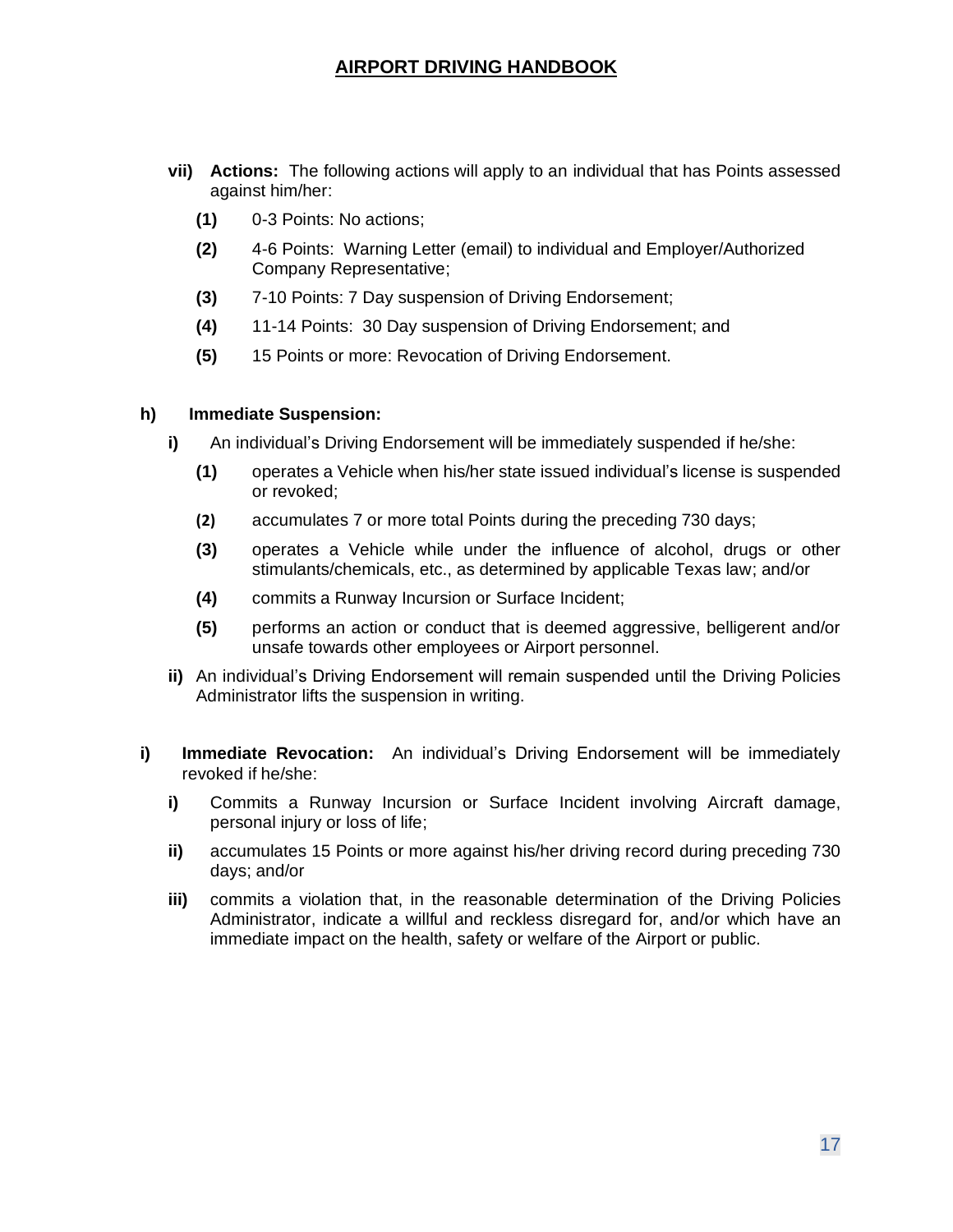### **10) REINSTATEMENT OF DRIVING ENDORSEMENT AFTER SUSPENSION/REVOCATION:**

- **a)** The Driving Policies Administrator will reinstate Driving Endorsements that have been suspended/revoked by written communication to the individual unless the revocation is permanent.
	- **i)** An Occurrence Fee (if not paid previously) and a Change of Access Fee is required to acquire an updated SIDA badge with Driving Endorsement
- **b)** After the revocation of an individual's Driving Endorsement, the individual is prohibited from operating in any manner a Vehicle within the AOA for not less than 24 months from the revocation date. The Driving Policies Administrator, in his/her discretion, may impose longer revocation periods depending on the circumstances, including permanent revocations.
- **c)** The Driving Policies Administrator may, at his/her discretion, impose additional conditions upon any individual before his/her Driving Endorsement is reinstated (in addition to the passage of any suspension/revocation period). Among such possible conditions are:
	- **i)** Retraining;
	- **ii)** Requiring the individual's immediate supervisor or other appropriate individual to conduct one or more ride-alongs in the AOA;
	- **iii)** Requiring the individual's immediate supervisor or other appropriate individual to provide a written report of the individual's performance during the ride-alongs in support of the reinstatement of the applicable Driving Endorsement;
	- **iv)** Requiring the individual to demonstrate driving proficiency during a ride along participate in by individuals appointed by the Driving Policies Administrator; and/or
	- **v)** Requiring the individual to enter into an appropriate Last Chance Agreement before reinstatement of a Driving Endorsement.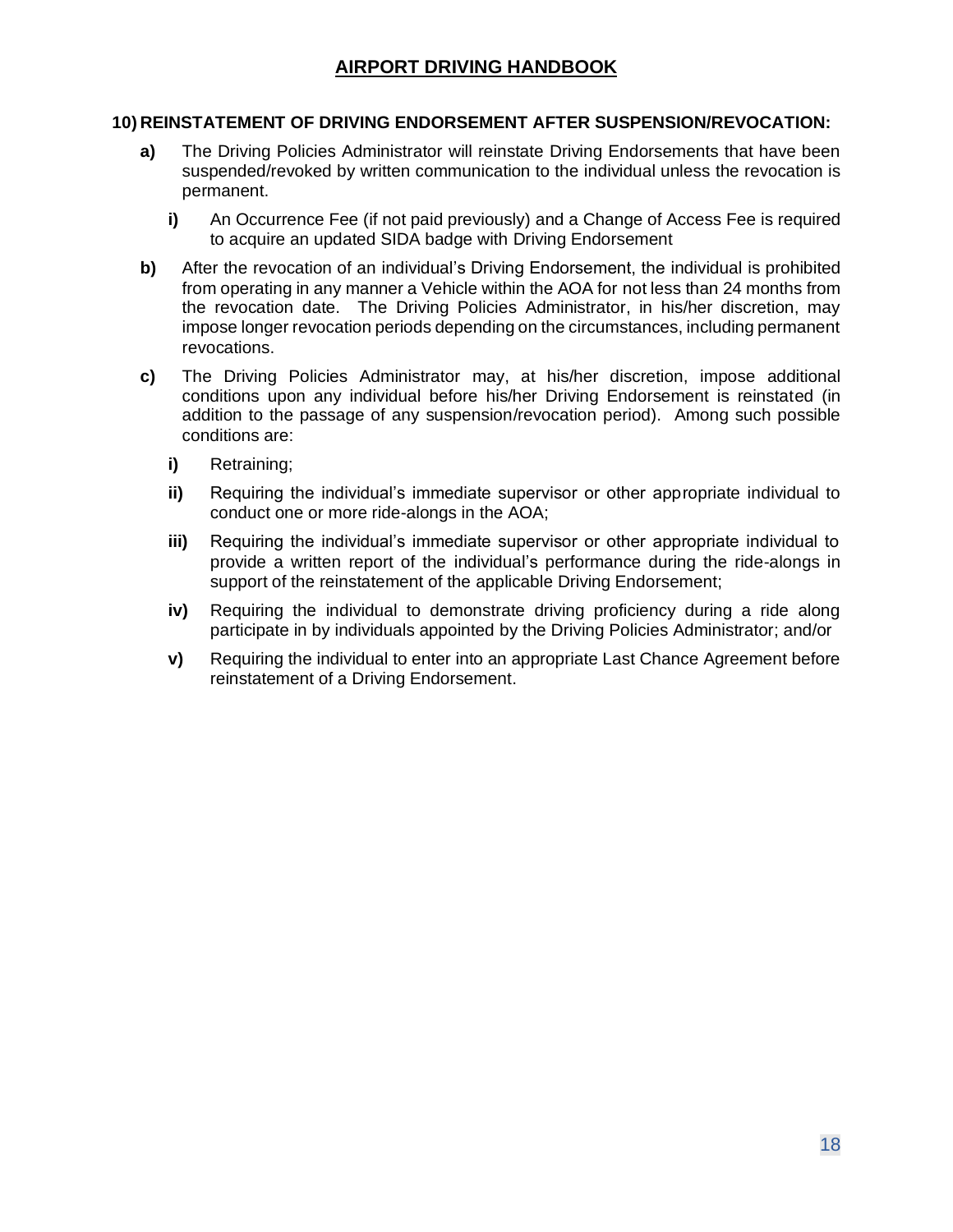# **Exhibit 1: Violations/Points Issued**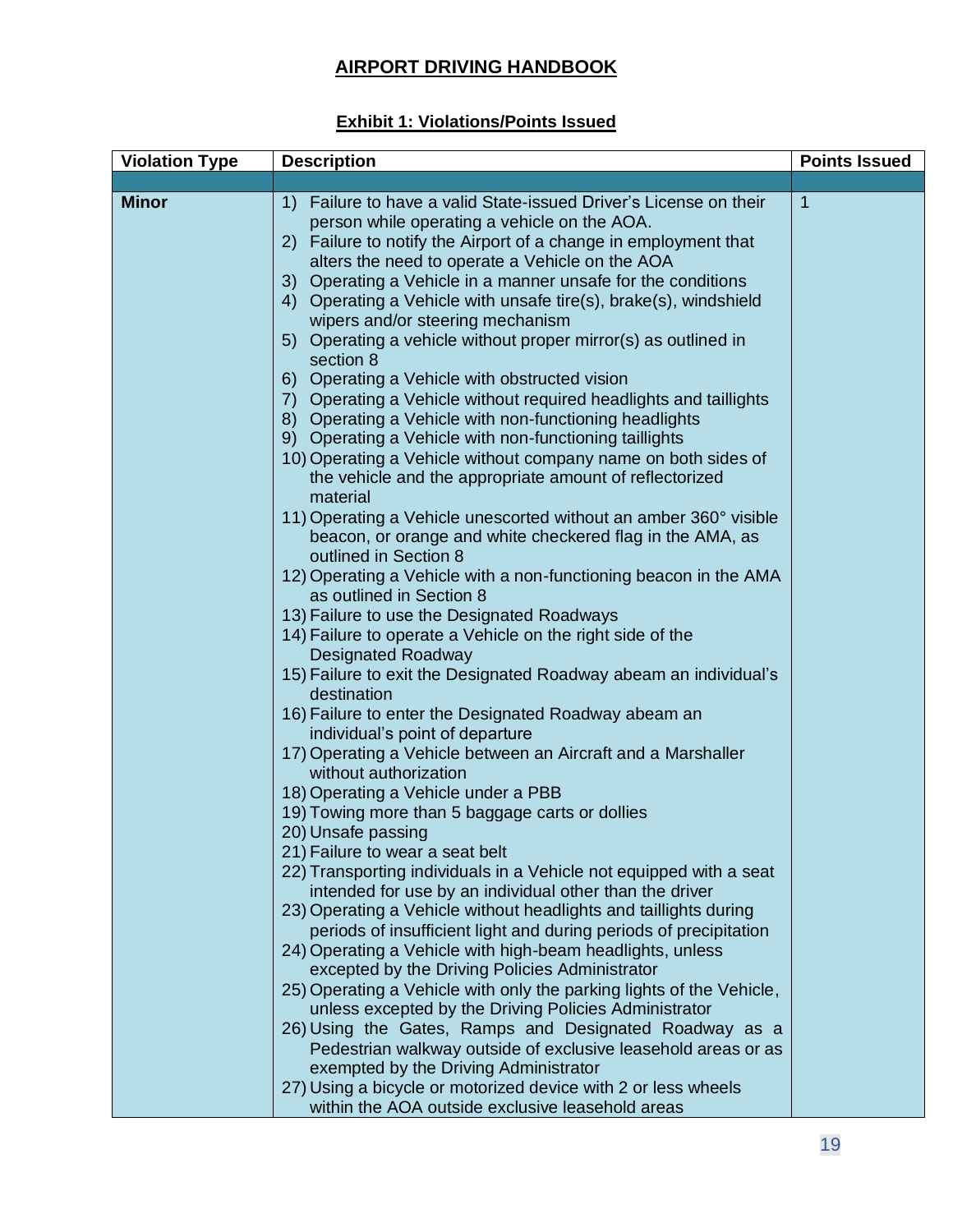| 28) Operating a Vehicle 1-9 miles per hour over the posted or<br>regulated speed limit<br>29) Parking in an unauthorized location<br>30) Violating a provision in an individual's employer's contract with<br>DFW that the Driving Policies Administrator deems a minor<br>gross violation |  |
|--------------------------------------------------------------------------------------------------------------------------------------------------------------------------------------------------------------------------------------------------------------------------------------------|--|
|--------------------------------------------------------------------------------------------------------------------------------------------------------------------------------------------------------------------------------------------------------------------------------------------|--|

| <b>Major</b> | 1) Failure to yield the Right-of-Way to an Aircraft during a          | $\overline{4}$ |
|--------------|-----------------------------------------------------------------------|----------------|
|              | pushback operation                                                    |                |
|              | 2) Failure to yield the Right-of-Way to an aircraft pushback          |                |
|              | vehicle while returning to the gate                                   |                |
|              | 3) Failure to display an Airport Badge with Driver Endorsement        |                |
|              | 4) Failure to yield the right-of-way to an authorized emergency       |                |
|              | vehicle                                                               |                |
|              | 5) Failure to secure a load, causing a hazardous condition            |                |
|              | 6) Operating a Vehicle without proper insurance requirements          |                |
|              | 7) Operating a vehicle within the AOA without a DFW-issued            |                |
|              | AOA vehicle permit or being under escort by a vehicle with a          |                |
|              | <b>DFW-issued permit</b>                                              |                |
|              | 8) Failure to report a Vehicle Accident or environmental spill that   |                |
|              | occurred within the AOA                                               |                |
|              | 9) Failure to remain at the scene of a Vehicle Accident               |                |
|              | 10) Operating a Vehicle in violation of mobile device use             |                |
|              | restrictions                                                          |                |
|              | 11) Operating a vehicle under any part of an aircraft, unless         |                |
|              | directly completing approved servicing of the aircraft                |                |
|              | 12) Operating a Vehicle in violation of the DFW SMGCS Plan            |                |
|              | 13) Operating a Vehicle 10-19 miles per hour over the posted or       |                |
|              | regulated speed limit                                                 |                |
|              | 14) Operating a vehicle that strikes any Airport structure and        |                |
|              | causes damage to the Airport structure or other property              |                |
|              | 15) Operating a vehicle that strikes another vehicle                  |                |
|              | 16) Parking in a marked fire lane                                     |                |
|              | 17) Failure to stop at a stop sign and/or stop bar                    |                |
|              | 18) Failure to obey signals from a DFW Board employee and/or          |                |
|              | construction flagger                                                  |                |
|              | 19) Failure to utilize the RIWS system while driving in the AMA       |                |
|              | 20) Actions or conduct deemed unprofessional and/or unsafe            |                |
|              | towards other employees or Airport personnel                          |                |
|              | 21) Violating a provision in an individual's employer's contract with |                |
|              | DFW that the Driving Policies Administrator deems a major             |                |
|              |                                                                       |                |
|              | violation                                                             |                |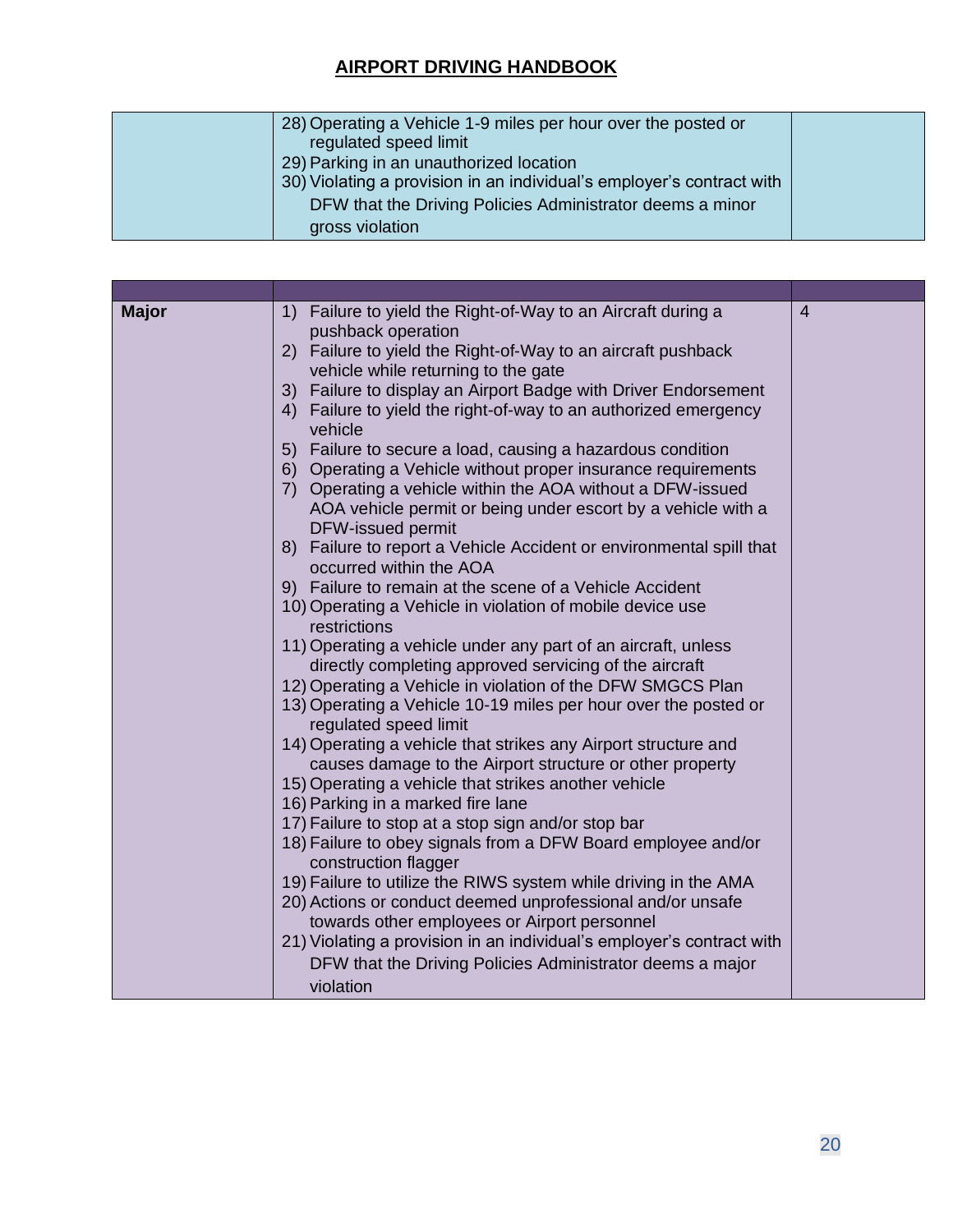| $\overline{7}$<br>Operating a Vehicle without a valid State-issued Driver license<br><b>Gross</b><br>1)<br>and DFW Driving Endorsement<br>Failure to secure a load resulting in Foreign Object Debris<br>2)<br>(FOD) damage or injury<br>3) Failure to secure a load resulting in a hazardous material spill<br>4) Failure to yield to an Aircraft<br>5) Committing a Surface Incident<br>6) Reckless and careless driving<br>Fleeing or attempting to elude a Peace Officer or Authorized<br>7)<br><b>Board Vehicle</b><br>8) Operating a Vehicle 20+ miles per hour over the posted or<br>regulated speed limit<br>9) Operating a vehicle that strikes any Airport structure and<br>renders the Airport structure or other property inoperable<br>10) Operating a vehicle that strikes an aircraft or aircraft<br>component<br>11) Operating a vehicle that strikes another vehicle and renders<br>that vehicle inoperable<br>12) Operating a vehicle that injures another person<br>13) Actions or conduct deemed aggressive, belligerent and/or<br>unsafe towards other employees or Airport personnel<br>14) Violating a provision in an individual's employer's contract with<br>DFW that the Driving Policies Administrator deems a gross<br>violation |  |
|---------------------------------------------------------------------------------------------------------------------------------------------------------------------------------------------------------------------------------------------------------------------------------------------------------------------------------------------------------------------------------------------------------------------------------------------------------------------------------------------------------------------------------------------------------------------------------------------------------------------------------------------------------------------------------------------------------------------------------------------------------------------------------------------------------------------------------------------------------------------------------------------------------------------------------------------------------------------------------------------------------------------------------------------------------------------------------------------------------------------------------------------------------------------------------------------------------------------------------------------------------------|--|

| <b>Severe</b> | 1) Committing a Runway Incursion<br>2) Willful and negligent reckless driving<br>Driving while under the influence<br>3)<br>Driving with a suspended or revoked Driving Endorsement<br>4)<br>Violating a provision in an individual's employer's contract with<br>5)<br>DFW that the Driving Policies Administrator deems a severe<br>violation | 11 |
|---------------|-------------------------------------------------------------------------------------------------------------------------------------------------------------------------------------------------------------------------------------------------------------------------------------------------------------------------------------------------|----|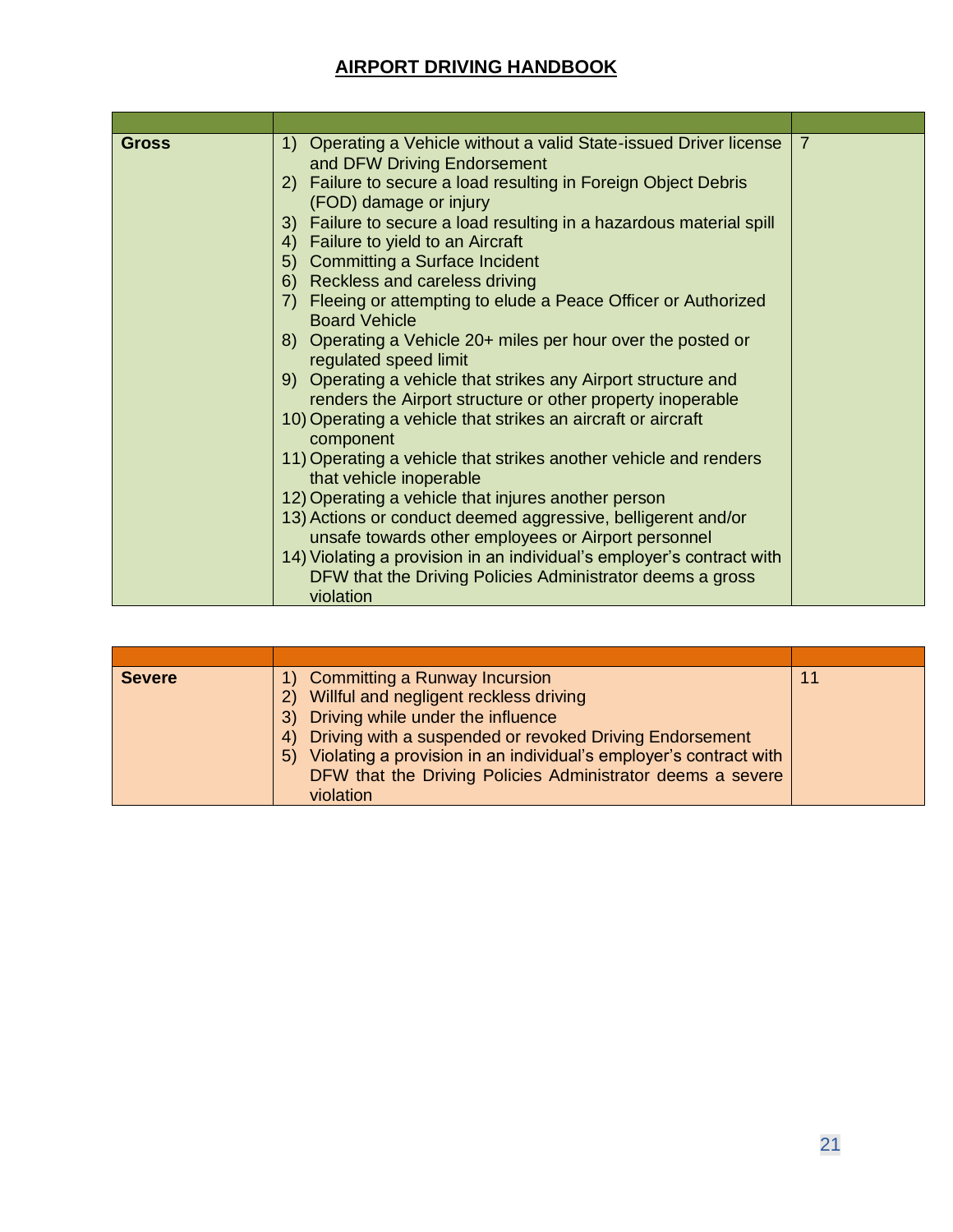# **Exhibit 2: Aircraft Movement Area**